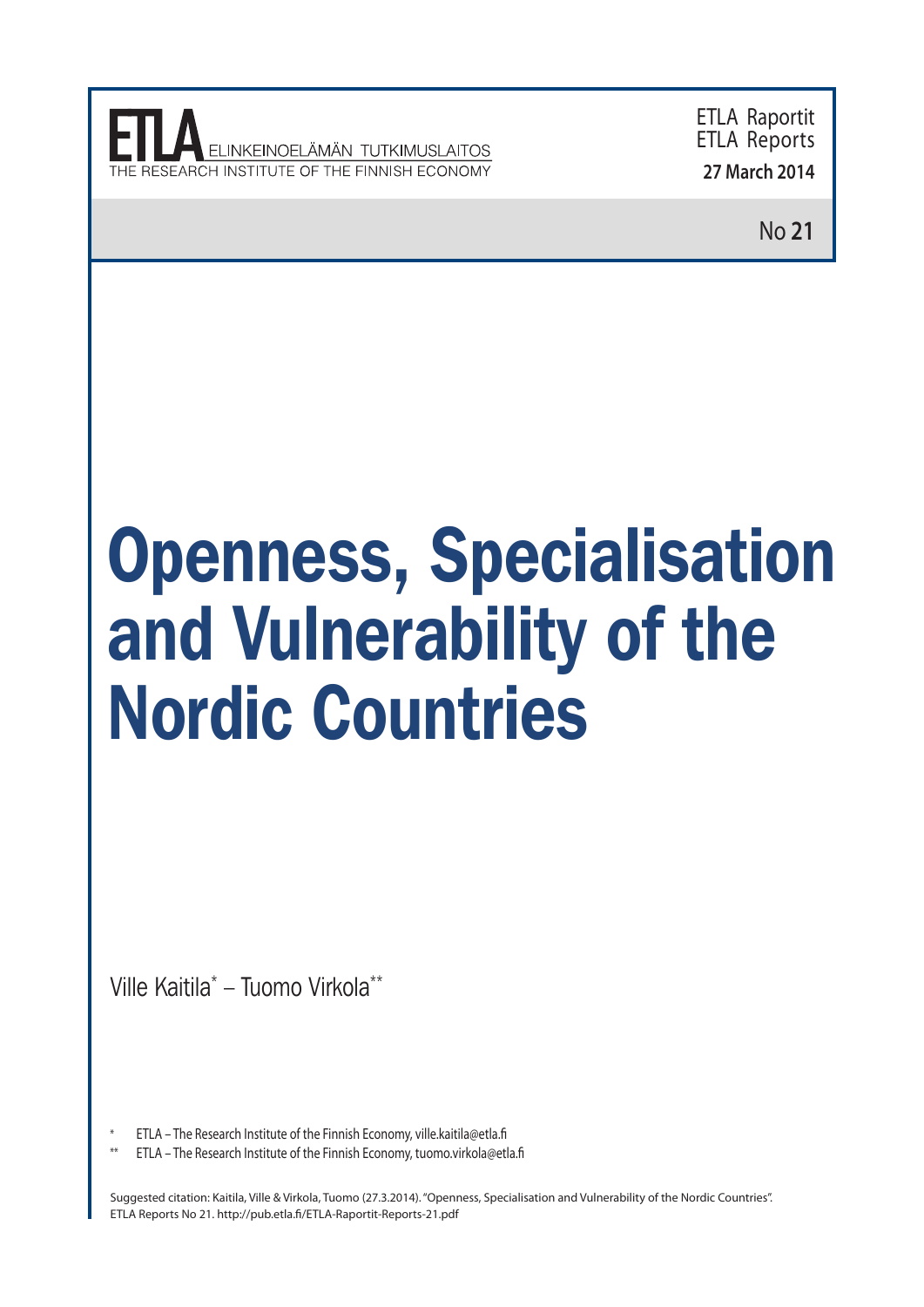We thank the Nordic Council of Ministers for funding this research paper. We thank Markku Kotilainen and Vesa Vihriälä for helpful comments. Any errors are our own.

ISSN-L 2323-2447 ISSN 2323-2447 (print) ISSN 2323-2455 (online)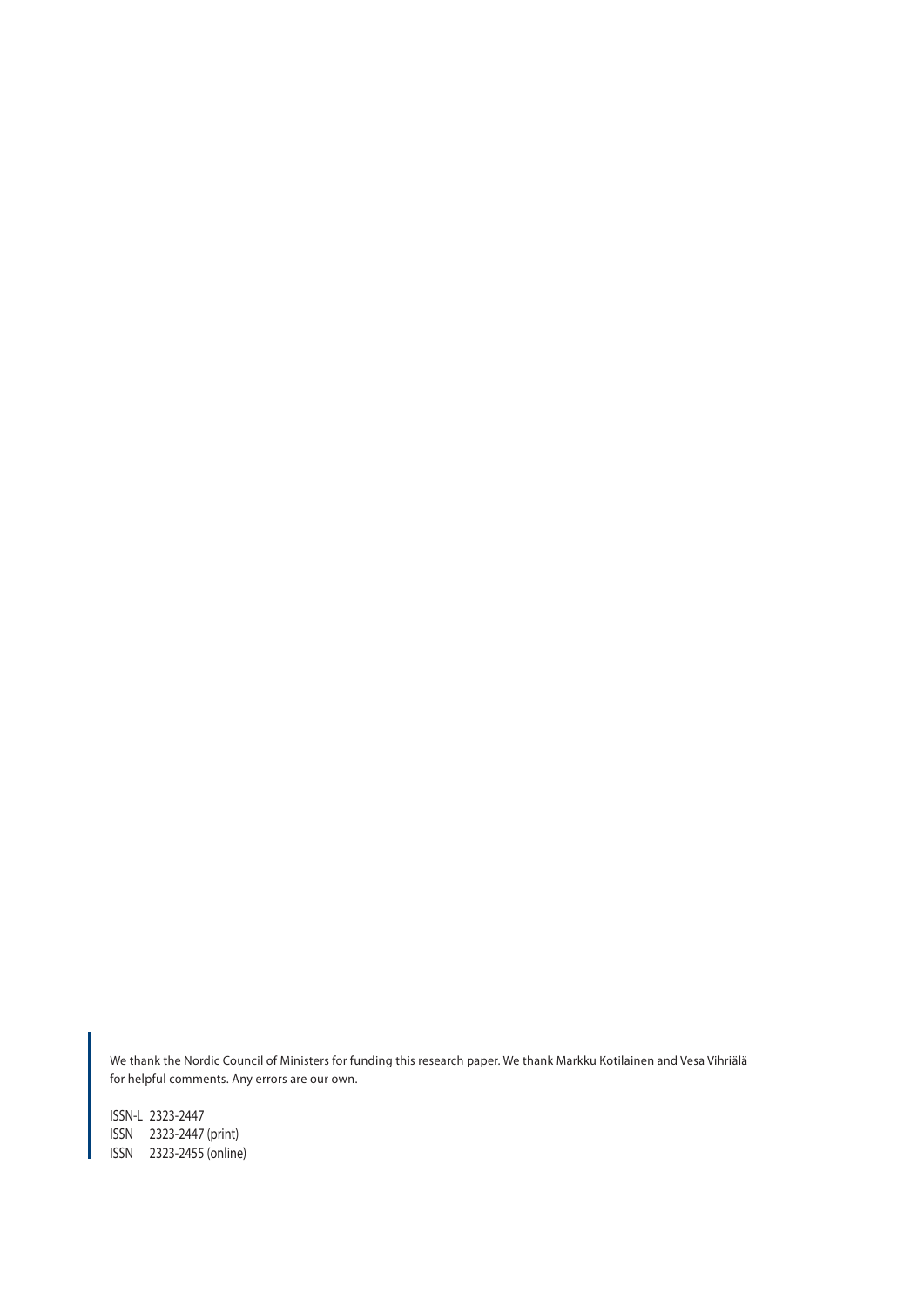## Contents

|                         | Abstract        | $\overline{\mathbf{c}}$        |                |  |  |
|-------------------------|-----------------|--------------------------------|----------------|--|--|
|                         | Tiivistelmä     | $\overline{c}$                 |                |  |  |
| 1                       | Introduction    | 3                              |                |  |  |
| $\overline{2}$          | <b>Openness</b> | $\overline{\mathbf{4}}$        |                |  |  |
|                         | 2.1             | Trade                          | $\overline{4}$ |  |  |
|                         | 2.2             | Foreign Direct Investment      | 6              |  |  |
|                         | 2.3             | Multinational enterprises      | 7              |  |  |
| $\overline{\mathbf{3}}$ | Specialisation  | 10                             |                |  |  |
|                         | 3.1             | Exports                        | 10             |  |  |
|                         | 3.2             | Revealed Comparative Advantage | 14             |  |  |
|                         | 3.3             | Value added exports            | 15             |  |  |
| 4                       | Vulnerability   | 19                             |                |  |  |
|                         | 4.1             | Terms of trade                 | 19             |  |  |
|                         | 4.2             | Specialisation                 | 21             |  |  |
|                         | 4.3             | <b>Exporting Enterprises</b>   | 21             |  |  |
| 5                       |                 | Conclusions                    | 23             |  |  |
|                         |                 | References                     | 24             |  |  |
|                         | Appendix        |                                |                |  |  |
|                         |                 |                                |                |  |  |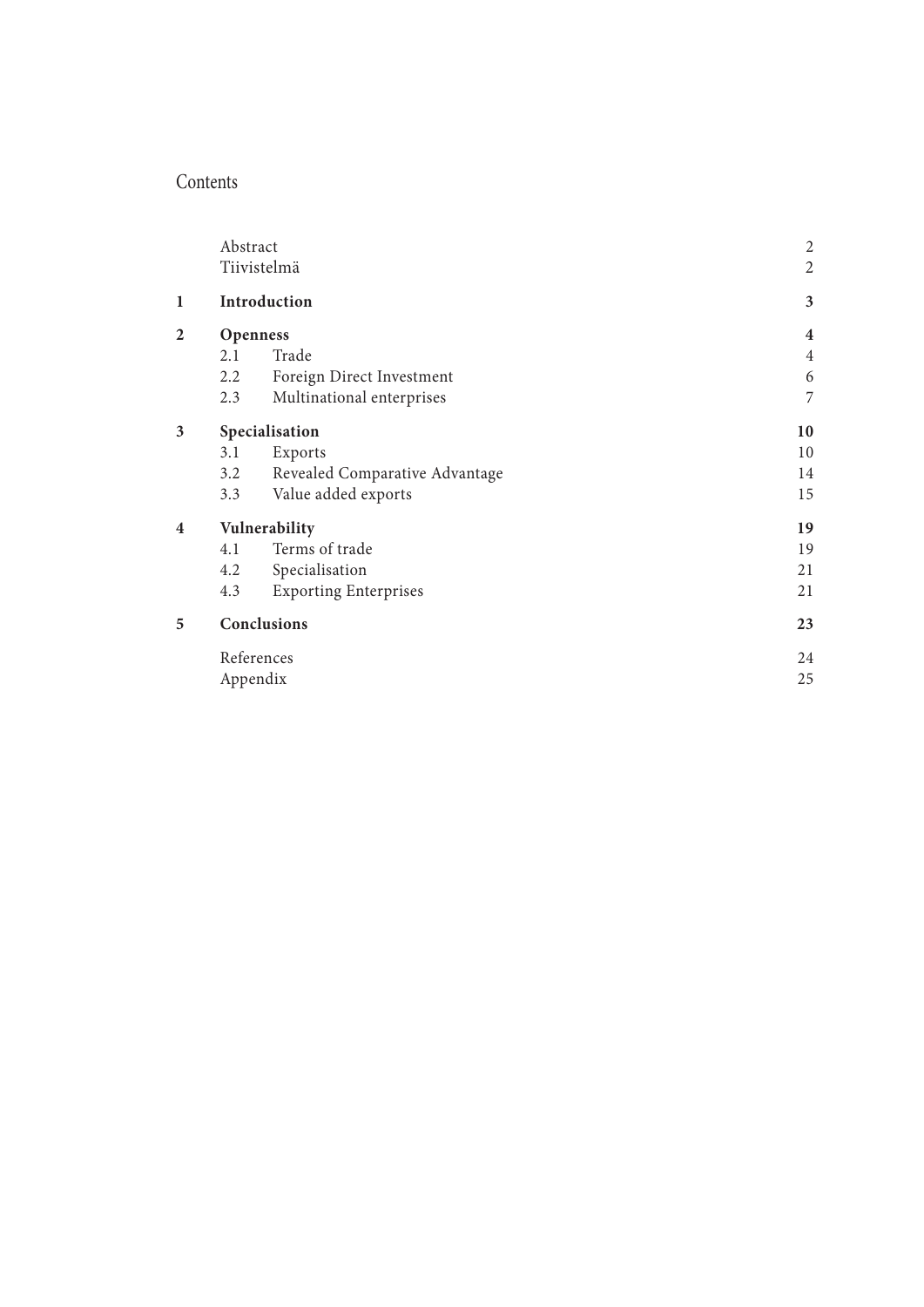#### **Openness, Specialisation and Vulnerability of the Nordic Countries**

#### **Abstract**

In this paper we analyse to what extent the Nordic economies are vulnerable to external shocks. Specifically, we assess the conventional wisdom that the Nordic countries are small open economies that are significantly engaged in international trade, specialised in only few specific industries and, as a consequence, extremely dependent on the competiveness of their tradable sector and exposed to external shocks. To study this conventional wisdom, we employ a comprehensive set of indicators about trade openness, specialisation and vulnerability. While we do find that the Nordic countries are open economies, though not to an exceptional degree, we also find significant heterogeneity across these countries with respect to their vulnerability.

**Key words:** International trade, small open economy, Nordic countries, specialisation, vulnerability **JEL:** F14, F6, L00

#### **Pohjoismaiden avoimuus, erikoistuminen ja shokkiherkkyys**

#### **Tiivistelmä**

Tässä tutkimuksessa tarkastellaan Pohjoismaiden alttiutta ulkoisille taloudellisille shokeille. Arvioimme vakiintunutta käsitystä, että Pohjoismaat ovat pieniä ulkomaankaupasta riippuvaisia avotalouksia, jotka ovat erikoistuneet vain harvoihin toimialoihin. Tämän seurauksena ne ovat hyvin riippuvaisia avoimen sektorinsa kilpailukyvystä ja alttiita ulkoisille shokeille. Analyysissa käytetään laajaa tilastomateriaalia ulkomaankaupan avoimuudesta, erikoistumisesta ja herkkyydestä. Tulosten mukaan Pohjoismaat ovat avoimia talouksia, joskaan eivät poikkeuksellisen avoimia. Maiden välillä on lisäksi huomattavia eroja shokkiherkkyyden suhteen.

**Asiasanat:** Kansainvälinen kauppa, pieni avotalous, Pohjoismaat, erikoistuminen, shokkiherkkyys **JEL:** F14, F6, L00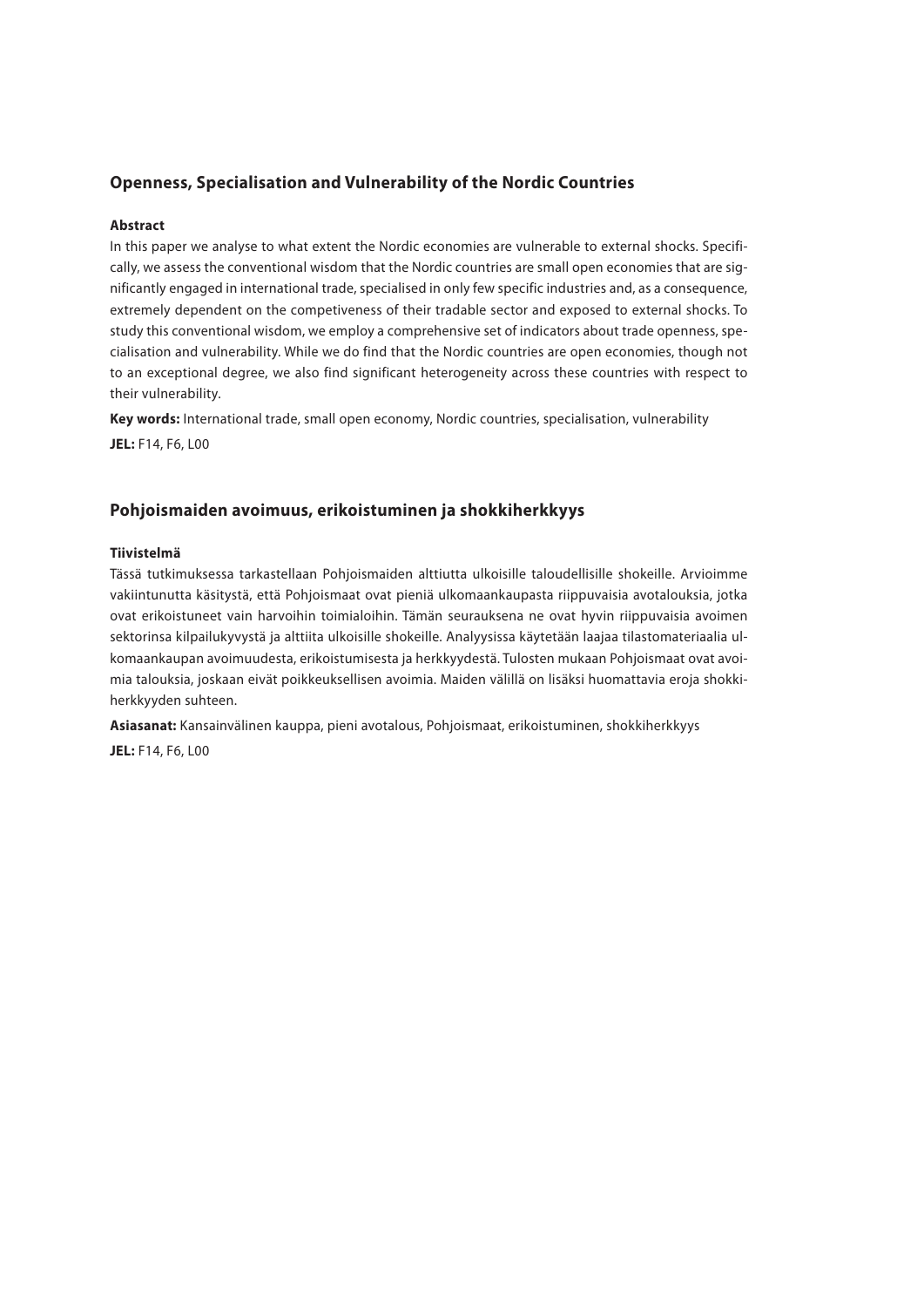## 1 Introduction

It is often argued that the Nordic countries – Denmark, Finland, Iceland, Norway and Sweden – are particularly vulnerable to external shocks and very dependent on the competiveness of their tradable sector. This argument is based on the conventional wisdom that the Nordic countries are small open economies that are specialised in just a few selected industries. Yet the recent economic and financial crisis has had heterogeneous effects on economic activity in the Nordic countries. Iceland and Finland were hit hardest, while Norway escaped with very little damage.

In this paper we aim to assess to what extent the conventional wisdom holds true. In particular, we employ a comprehensive set of indicators to analyse the openness and vulnerability of the Nordic economies to external shocks. We study foreign trade, export structure, foreign direct investment (FDI) and cross-border activities of multinational enterprises (MNEs). We note that traditional measures, based on gross trade figures, potentially mislead any interpretation of openness and the significance of international trade as they fail to acknowledge the nature of global value chains, where the production of export goods is increasingly geographically fragmented. In addition, we motivate that we need a heterogeneous set of indicators in order to evaluate vulnerability.

Our analysis first suggests that the Nordic countries are indeed open economies. This is supported by the significant share of value added that is created in their tradable sector. However, they are not significantly more open than comparable small economies in Europe, or even Germany which is a much larger economy. Second, we find that there is significant heterogeneity among the five countries in terms of specialisation. In particular, Iceland and Norway are extremely concentrated in producing and exporting a few goods (in particular fish, oil, natural gas and aluminium), but Finland, Sweden and especially Denmark, have a much more diversified export structure, which brings significant value added to the domestic economy. Third, we find that there exists heterogeneity in the extent that the Nordic countries are sensitive to external shocks. This is, among others, due to their differences in their terms of trade volatility and varying concentration of exports to a few exporting firms and products.

Previous studies suggest that Nordic economies are particularly vulnerable to external shocks due to their trade linkages and financial openness. For example, Vitek (2013) studies the influence of external macroeconomic and financial shocks to Nordic economies in a structural macro model and suggests that most of the cyclical output variation is driven by external factors. Similarly, Gulan et al. (2013) attribute most of the fall in Finnish economic activity during the recent economic and financial crisis to a lack of external demand and external financial stress. However, this literature which relies on historical decompositions of macroeconomic fluctuations, does not address the potential structural factors (industrial and export products) that impose risks on economic activity in the future and that may vary significantly across countries. We aim to complement this literature.

The rest of this paper is constructed as follows. Section 2 discusses the openness of Nordic economies based on various indicators, including international trade, foreign direct investment and the significance of multinational enterprises. Section 3 presents indicators on specialisation. Section 4 discusses vulnerability and exposure to external shocks. Section 5 concludes.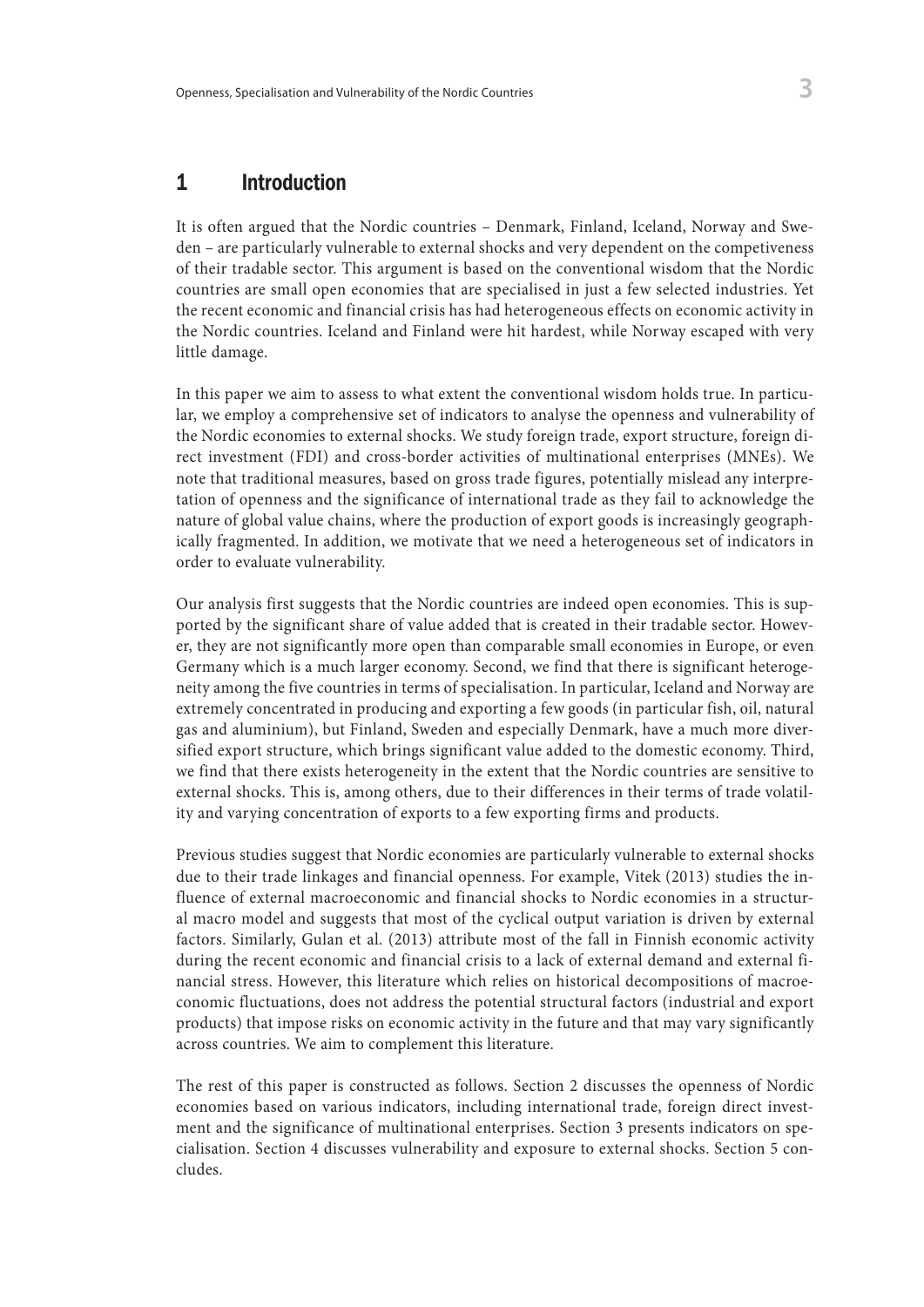#### Second, we look at foreign direct investment statistics. Finally, we discuss open terms of  $\alpha$ 2 Openness

In this section, we first study the openness of the Nordic economies in terms of international trade. Second, we look at foreign direct investment statistics. Finally, we discuss openness in terms of multinational enterprises and their role in domestic economic activity. During understand the particular characteristics of Nordic countries in contrast to a large but open our analysis, we keep Germany as a reference country whenever meaningful. This helps us to economy.

#### $\overline{a}$  is group of inter-openness in short. It is a measure of inter-openness in short. It is a measure of interc.1 Inducts the importance of both exports and importance of both exponents in the domestic economy. 2.1 Trade

A common measure of a country's openness is the sum of the value of its exports and imports divided by its gross domestic product, or trade openness in short. It is a measure of inter-connectedness and reflects the importance of both exports and imports for the domestic economy. Figure 1 shows trade openness in the Nordic countries and in a number of other OECD economies for comparison.<sup>1</sup> It shows, consistent with the conventional wisdom, that the Nordic countries are more engaged in international trade than the United States or most of the large economies in the euro area. The combined ratio of imports and exports is between 68 per cent of GDP in Norway and 97 per cent of GDP in Iceland. Yet, the figure also suggests that the Nordic countries are not particularly open when compared to other small economies. For<br>instance, the Larger is a much larger share of a consuming stirity in acceptive such as the economy. my. Figure 1 shows trade openness in the Nordic countries and in a number of other OECD instance, trade comprises a much larger share of economic activity in countries such as the Netherlands, Belgium and Ireland. Trade openness in Germany also exceeds that of Finland and Norway, even though it is a much larger economy.



# **Figure 1: Trade in goods and services, % of GDP, 2009 Figure 1 Trade in goods and services, % of GDP, 2009**

Note: Trade is measured as gross imports plus gross exports. \*EA12 is an arithmetic average for the Euro Area.<br>Source: OECD Source: OECD.

 $\overline{\phantom{a}^1\phantom{a}F}$ For consistency we choose to present our figures for 2009. While 2009 was a year associated with significant turbulence in international trade, it does not affect the ranking of countries to any significant degree.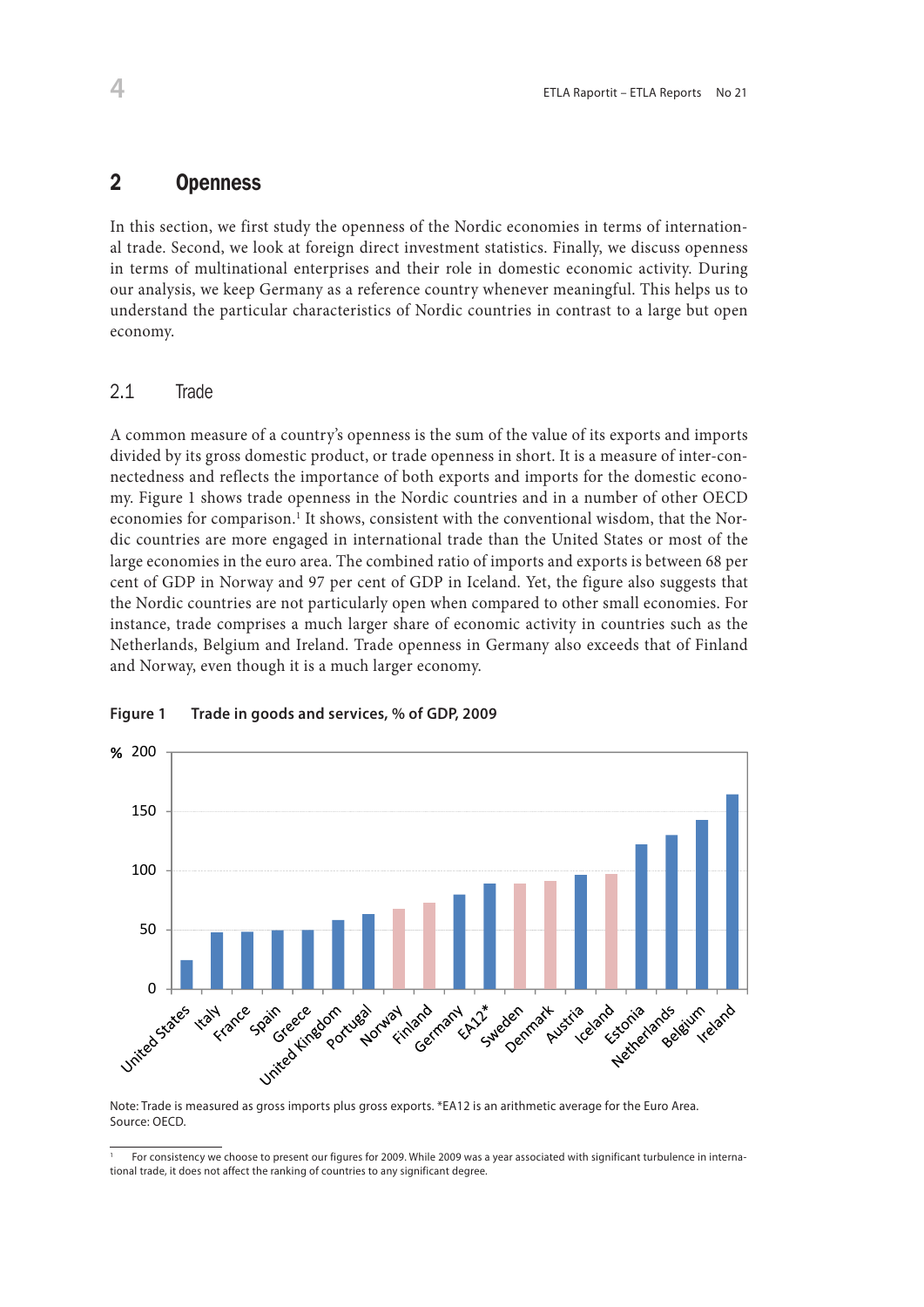However, we cannot draw too strong conclusions about each country solely on the basis of its trade openness. In particular, gross trade figures do not include information on the domestic value added content in exports. In reality, domestic enterprises use imports as inputs in 4 the production of their export products, but they are also used in re-exports thus inflating the trade figures. Consequently, gross trade data may bias any interpretation about each country's openness and the importance of international trade for the domestic economy and, as a consequence, the vulnerability of the domestic economy to external shocks.

One way around this problem is to look at the value added trade figures, which abstract from the foreign intermediate inputs employed in producing domestic exports, as suggested by recent literature.<sup>2</sup> Figure 2 shows the domestic value added embodied in foreign final demand or, in other words, the value added exports as estimated by the OECD. We find that exports account for between 24 percent and 35 per cent of domestic value added in the Nordic countries, implying that trade does contribute significantly to domestic value added. The Nordic countries fall between large economies, such as the United States and France where international trade accounts for 9 and 16 per cent of GDP respectively, and small economies such as Ireland trade accounts for 9 and 16 per cent of GDP respectively, and small economies such as Ireland and Estonia where exports account for 40 and 50 per cent of GDP respectively.  $\frac{1}{1}$ 

But the value added figures also convey information that is not clear from gross trade figures.<br>  $\Gamma$ First, the Nordic countries are in a different order in Figures 1 and 2. Specifically, exports contain the most significant source of domestic value added in Norway despite the fact that it that it was ranked the least open based on trade openness. The significant difference between the



**Figure 2: Value-Added Exports, % of GDP, 2009 Figure 2 Value added exports, % of GDP, 2009**

Note: Domestic value added embodied in foreign final demand. \*EA12 arithmetic average.<br>Source: OFCD. Source: OECD.

<sup>&</sup>lt;sup>2</sup> See e.g. Hummels et al. 2001, Daudin et al. 2011, Johnsson and Noguera 2012, and Koopman et al. 2014 for a macro perspective<br>and Ali-Yrkkö et al. 2011 for a micro and case-study perspective. These papers also consider and Ali-Yrkkö et al. 2011 for a micro and case-study perspective. These papers also consider the difficulties related to measuring the domestic value added of exports.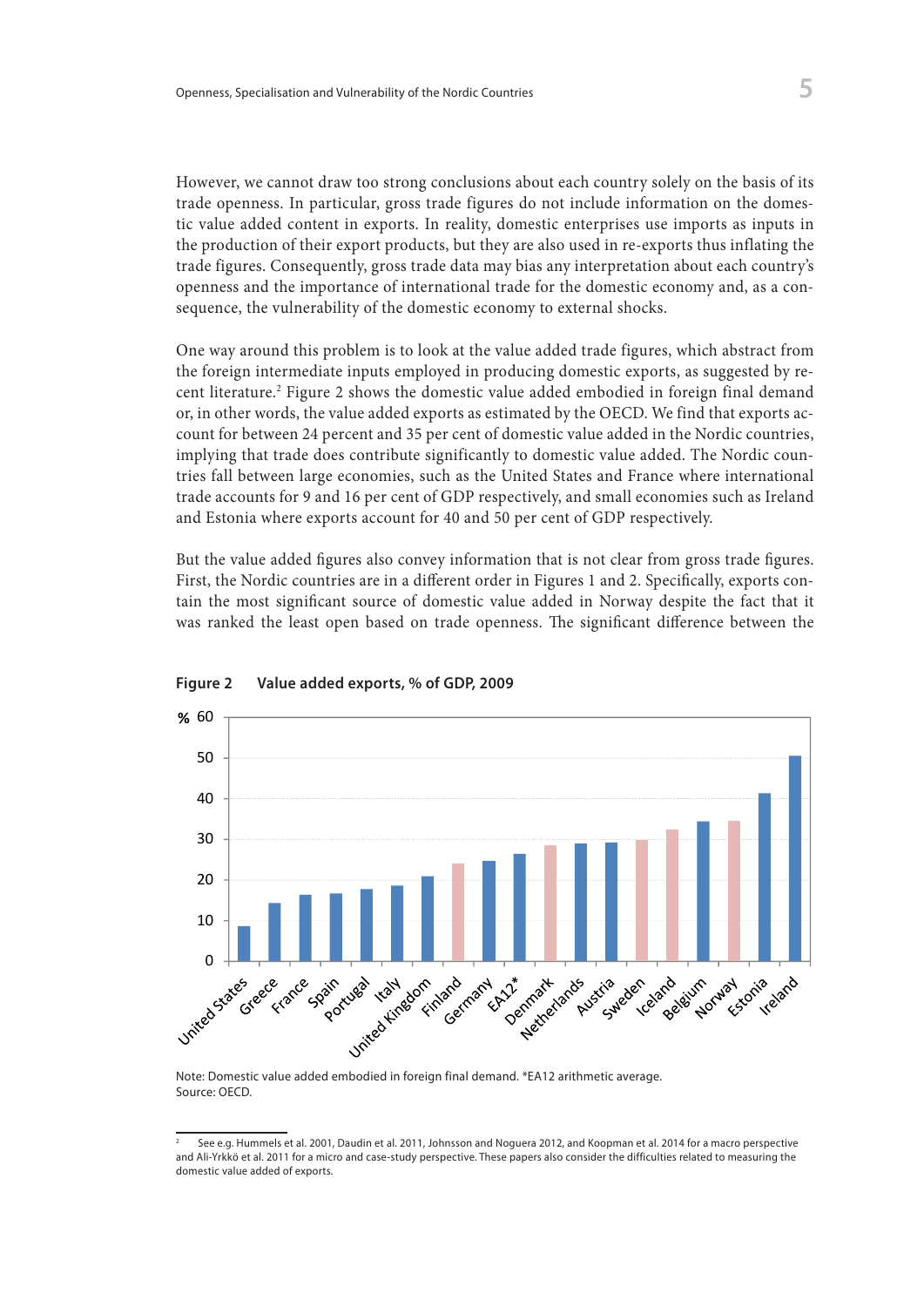gross figures and value added figures reflects the fact that Norway exports products that have a high degree of domestic value added, such as crude oil, natural gas and fish (see Section 3 below). Consequently, the gross figures potentially underestimate the significance of international tow). Consequently, the gross lightes potentially directestimate the significance of international trade to Norway's economy. Second, we may observe that the Netherlands and Belgium now fall into the same category as the Nordic countries. This reflects the fact that a significant portion into the same category as the Nordic countries. This reflects the fact that a significant portion of international trade in these countries consists of re-exports or arbitrage trade that involves or international trade in these countries consists or re-exports or arolitage trade that involves<br>little domestic value added. Hence, the figure suggests that the Nordic countries are comparable to other small European economies when we consider the linkages of cross border activity.

#### 2.2 Foreign Direct Investment<br>
and business know-how international and increase the markets for domestic for domestic for domestic for domes  $p_{\text{max}}$  as well as finaller financing possibilities for smaller firms. For smaller  $p_{\text{max}}$

Foreign direct investment measures direct cross-border linkages in economic activity that concern longer lasting and more stable links between economies. FDI flows have the potential to transfers technological and business know-how internationally and increase the markets for domestic producers as well as financing possibilities for smaller firms. FDI data provide a even though it is not accounted for in international trade flows.

Figure 3 shows inward and outward FDI in the Nordic countries and other OECD economies. The share of FDI varies significantly between the Nordic countries. The ratio is the highest in Iceland, even though it has the highest level of restrictions on FDI and ownerships among these countries.<sup>3</sup> In contrast, the FDI share is the lowest in Finland and Norway, which have



#### **Figure 3 Foreign direct investment stocks in 2012, % of GDP**

Note: Ordered by inward foreign direct investment. Nordic countries highlighted in red. Note: Ordered by inward foreign direct investment. Nordic countries highlighted in red. Source: UNCTAD.

<sup>&</sup>lt;sup>3</sup> See OECD FDI index at www.oecd.org/investment/index. This is only in part explained by the recent crisis; see Gwartney et al. (2013).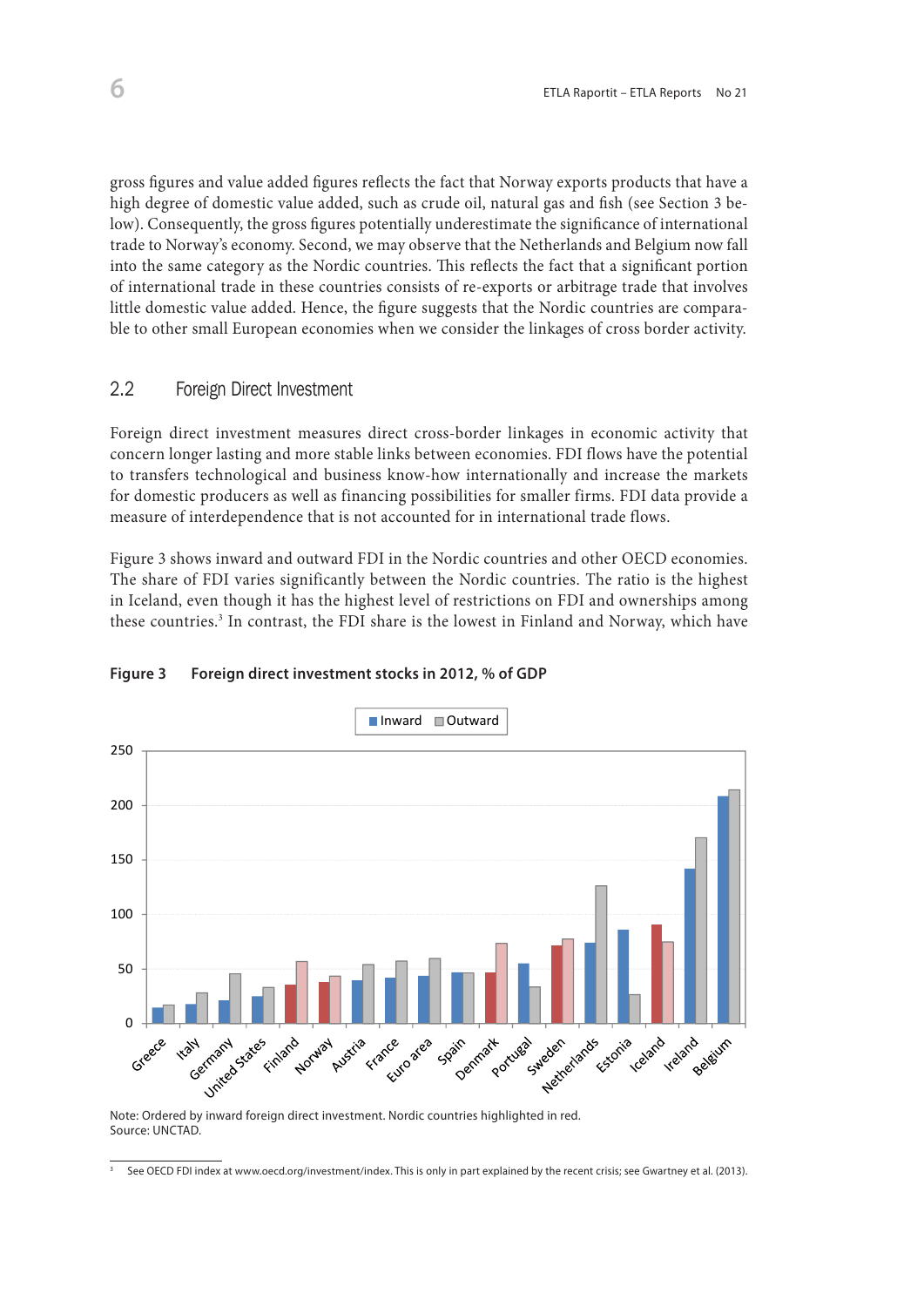fewer restrictions on capital movements and FDI. Furthermore, Iceland has attracted more inward FDI than it has outward FDI, while the opposite is true for the other Nordic countries, especially Denmark and Finland. The high FDI-to-GDP ratios in Belgium, Ireland and the Netherlands are largely due to specific tax-induced behaviour by multinational firms and due to low restrictions on foreign investment and ownership restrictions.

Figure 4 shows the significant increase in FDI in the Nordic countries during the last three decades, which is part of a global trend in FDI flows. The increase has been particularly dramatic in Iceland since 2003. This is partly explained by its size – its economy is so small that matic in tectand since 2005. This is partly explained by its size – its economy is so small that even a single large investment has a very strong impact on the aggregate flows. Another peculiarity is the inward FDI stock in Denmark which increased very rapidly in the late 1990s, but liarity is the inward FDI stock in Denmark which increased very rapidly in the late 1990s, but has since been flat with respect to the GDP. Overall, the Nordic countries' openness in terms has since been flat with respect to the GDP. Overall, the Nordic countries' openness in terms of inward and outward FDI stocks does not stand out in Europe even if we include larger economies. omies.



#### 2.3 Multinational enterprises

Another angle to look at a country's openness is the interconnectedness of firms operating in each country, or the multinational enterprises (MNE).<sup>4</sup> Cross-border activity and world trade are to a significant degree intra-firm trade. In particular, a relatively limited number of multures information about interconnectedness that might not be captured either by trade flows tures information about interconnectedness that might not be captured either by trade flows or by foreign direct investment data. For example, a domestic MNE that has activities abroad may benefit from resources that are not domestically available and is clearly in a different position in terms of shocks to the domestic economy than fully domestic enterprises and vice  $\frac{1}{\sqrt{2}}$  shows the invariance and value and value and value added as a as a added as a added as a added as a added as a added as a added as a  $\frac{1}{\sqrt{2}}$ tinational enterprises (MNEs) account for most of world trade. But studying MNEs also capversa.

 $\overline{a}$  These data are of course correlated with the FDI stocks that we just reviewed, but nevertheless they do offer an additional view.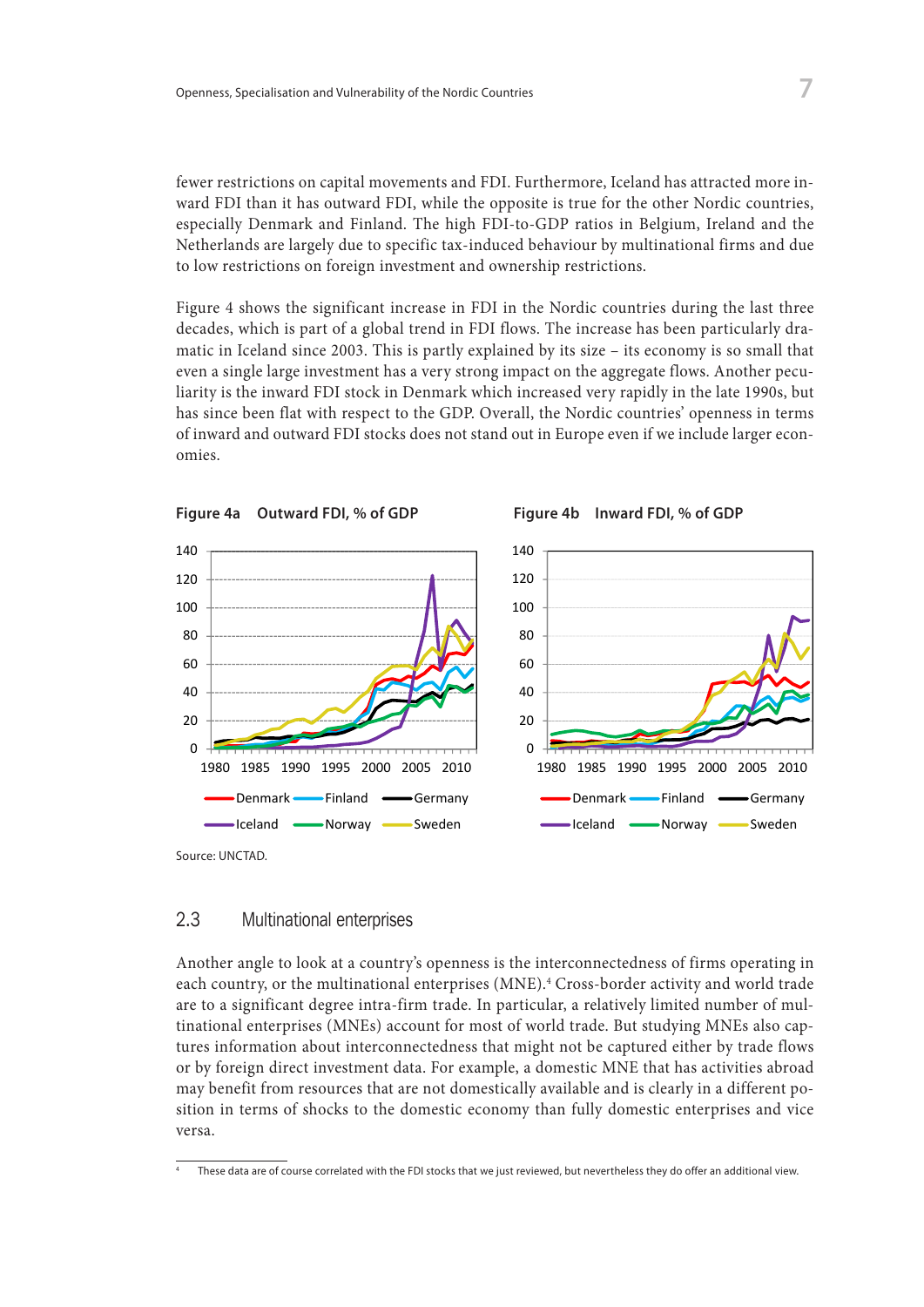lowed by Sweden, Norway and Finland. Overall, the inward activity of foreign MNEs is rela-Figure 5 shows the inward activity of foreign MNEs in employment and value added as a percentage of total domestic employment and value added in the Nordic countries and Germany. In manufacturing, these shares are the largest in Sweden, where foreign MNEs account for 44 per cent of value added and 34 per cent of manufacturing employment. In Norway, the shares are 32 and 23 per cent, respectively. Denmark and Finland form a group of their own with Germany in terms of the share in value added. In services the importance of foreign MNEs is different. Specifically, MNEs have the largest share of labour and value added in Denmark, foltively similar in Germany as in the Nordic countries in terms of value added.



**Figure 5a Inward activity of MNEs in manu-**

**Figure 5b Inward activity of MNEs in**

In contrast, Figure 6 shows the outward activity of domestic multinationals in manufacturing and total business sector. Manufacturing MNEs have a significant share of their employment abroad. This is most significant in Finland where the ratio of domestic MNEs' employment abroad to domestic manufacturing employment was 85 per cent in 2010. The ratio is about 70 per cent in Denmark and Sweden, but much lower in Norway and Germany.

In total business sector, foreign employment is less significant than in manufacturing. Sweden has the strongest service sector firms (retail trade etc.) that lift the country to the first position in terms of foreign employment relative to domestic employment. With the exception of Norway, the Nordic countries are quite different from Germany in that the domestic MNEs have a larger share of their total activities abroad. This is natural due to their smaller size, but also reflects the extent that these countries are specialised in particular tasks in the production chain.

Table 1 shows which countries are the most important in terms of domestic MNEs' employment abroad. In general, Germany, China and the United States stand out as the main destination countries along with Sweden for the other Nordic countries. Interestingly, Finnish MNEs have the highest share of their labour in large transition and developing countries with Russia, China, India and Brazil totalling almost 30 per cent of total foreign employment.

*Note:* No data for Iceland. Denmark in 2009. Note: No data for Iceland. Denmark in 2009. *Source:* OECD. Source: OECD.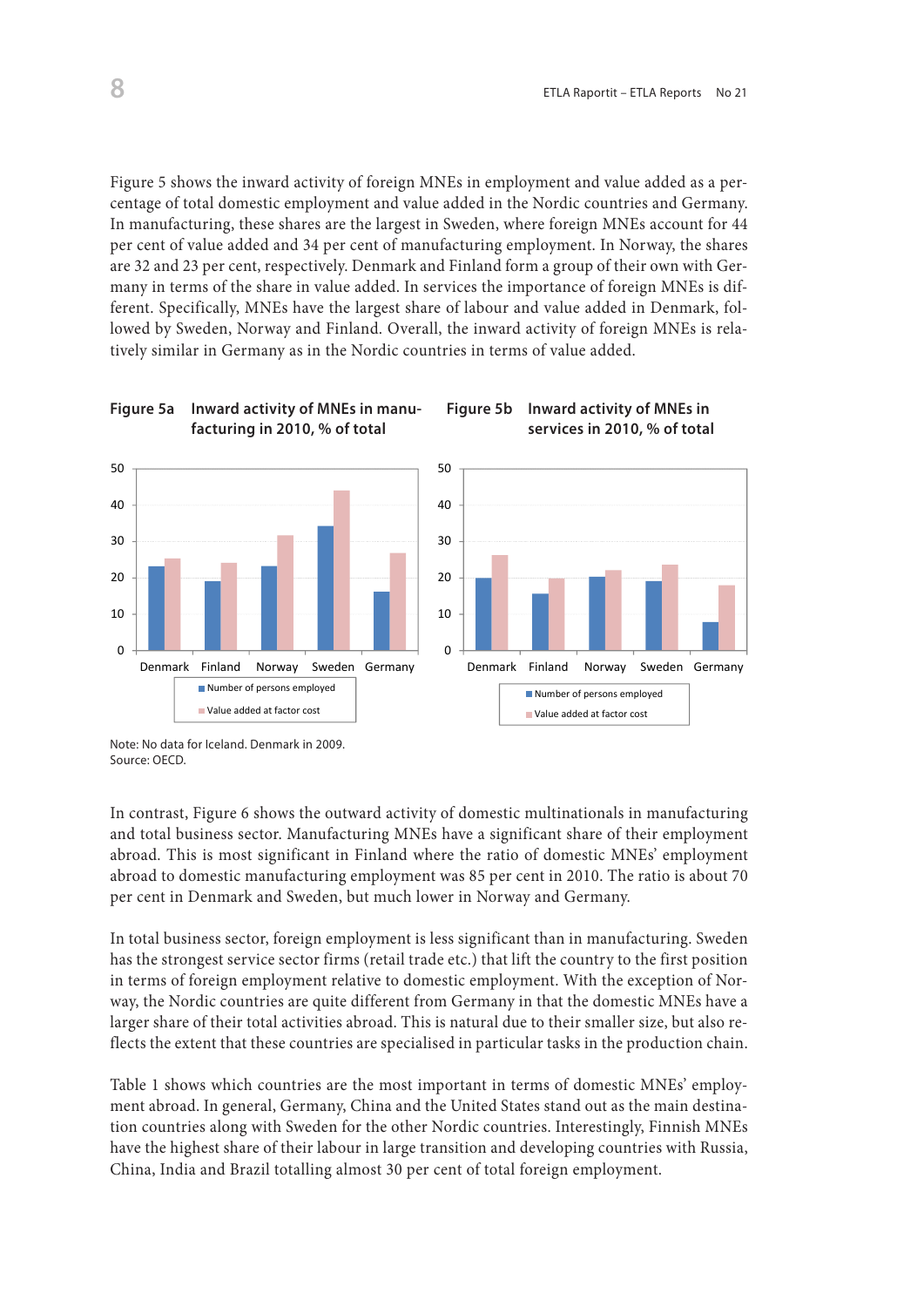

#### **Figure 7: Outfinational per domestic employment (%) in 2010 Figure 6 Outward activity of domestic multinationals, number of persons employed**

Note: Total business sector employment is calculated as total employment less agriculture, hunting, forestry and fishand less general government employment. According to the OECD, total employment in general government as a ing, and less general government employment. According to the OECD, total employment in general government as a percentage of the labour force in Germany in 2011 was 10.6 per cent. percentage of the labour force in Germany in 2011 was 10.6 per cent. Source: OECD and own calculations. Source: OECD and own calculations.

| Table 1        | Domestic multinationals' employment abroad, total business sector in 2010,<br>% of total |                |      |            |      |            |      |            |      |
|----------------|------------------------------------------------------------------------------------------|----------------|------|------------|------|------------|------|------------|------|
| <b>Denmark</b> | %                                                                                        | <b>Finland</b> | %    | Norway     | %    | Sweden     | %    | Germany    | %    |
| China          | 9.7                                                                                      | Sweden         | 13.0 | Sweden     | 18.0 | <b>USA</b> | 16.0 | <b>USA</b> | 13.0 |
| <b>USA</b>     | 7.7                                                                                      | Russia         | 9.8  | <b>USA</b> | 7.5  | Germany    | 8.7  | UK         | 6.6  |
| Germany        | 7.7                                                                                      | China          | 8.8  | Denmark    | 6.7  | China      | 6.1  | China      | 6.6  |
| Sweden         | 6.9                                                                                      | Germany        | 8.4  | UK         | 5.6  | France     | 5.7  | France     | 5.8  |
| UK             | 6.5                                                                                      | India          | 6.5  | Germany    | 5.0  | Denmark    | 4.8  | Poland     | 5.0  |
| Poland         | 5.9                                                                                      | <b>USA</b>     | 5.7  | Poland     | 3.8  | UK         | 4.7  | Brazil     | 4.4  |
| India          | 3.7                                                                                      | Poland         | 4.8  | India      | 3.7  | Norway     | 4.4  | Czech Rep. | 4.4  |
| Russia         | 3.4                                                                                      | Estonia        | 4.6  | <b>OFC</b> | 3.4  | Poland     | 4.3  | Austria    | 3.9  |
| Norway         | 3.0                                                                                      | <b>Brazil</b>  | 3.4  | Thailand   | 3.0  | Finland    | 3.9  | Spain      | 3.6  |
| France         | 3.0                                                                                      | UK             | 2.9  | China      | 2.9  | Spain      | 3.4  | Italy      | 3.1  |

Note: OFC = Offshore financial centres.

Source: OECD and own calculations.

Based on the international comparison, we conclude that the Nordic countries are open economies. They are much more dependent on international trade than large euro area countries, or smaller countries such as Greece or Portugal. But in terms of aggregate trade figures, the Nordic countries do not appear particularly open when compared to other small countries in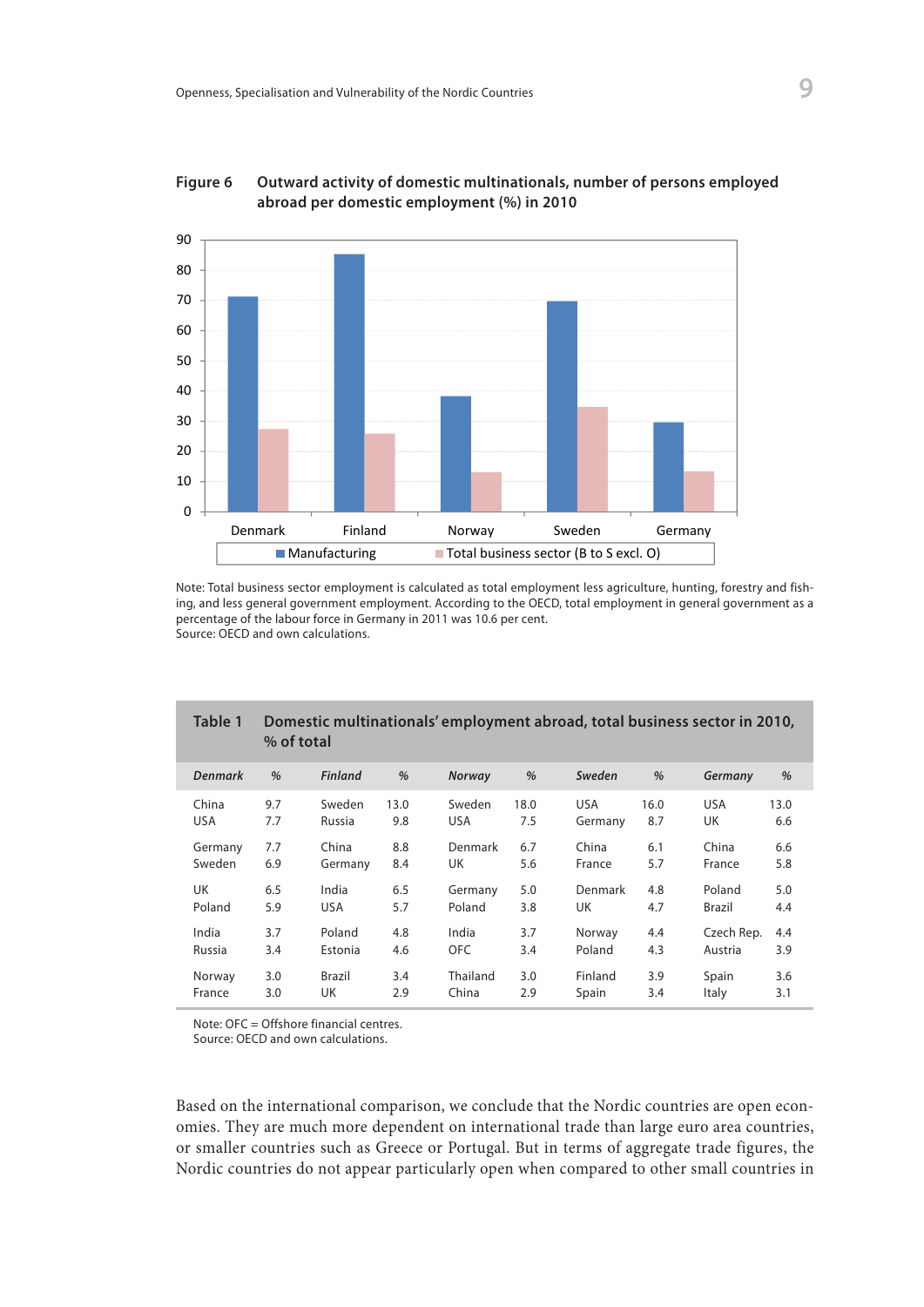Europe. Furthermore, there is no clear ordering of the Nordic countries in terms of their openness using the different indicators. To understand what lies below the surface, we next look at the export structures of these countries.

## 3 Specialisation

This section studies the degree of specialisation of export industries in the Nordic countries. We first discuss the main export goods and industries for each country. Second, we assess how Nordic economies compare to world markets. Finally, we analyse the significance of the specialised sectors in value added terms.

#### 3.1 Exports

Table 2 shows the Nordic countries' and Germany's top-five export products in 2012 using the three-digit level of SITC Rev 3 with 255 product categories. Despite the Nordic countries' highly educated labour force, the exports of raw materials and low-tech processed products comprise a relatively large share of their exports. Norway and Iceland are the clearest examples of this. In Norway, crude petroleum oil and natural gas add up to a combined share of 61 per cent and fresh fish an additional 5 per cent of total goods exports. In Iceland, 37 per cent of exports are aluminium and 35 per cent are fresh or lightly processed fish.

| Table 2<br>Top-5 export goods, % of gross exports, 2012 |      |                                                      |      |  |  |  |  |  |  |
|---------------------------------------------------------|------|------------------------------------------------------|------|--|--|--|--|--|--|
| <b>Denmark</b>                                          | %    | Norway                                               | %    |  |  |  |  |  |  |
| Medicaments (incl. veterinary medicaments)              | 8.1  | Petroleum oils, oils from bitumin. materials, crude  | 33.9 |  |  |  |  |  |  |
| Petroleum oils or bituminous minerals > 70 % oil        | 4.7  | Natural gas, whether or not liquefied                | 27.0 |  |  |  |  |  |  |
| Petroleum oils, oils from bitumin. materials, crude     | 4.6  | Petroleum oils or bituminous minerals > 70 % oil     | 5.6  |  |  |  |  |  |  |
| Other meat and edible meat offal                        | 3.7  | Fish, fresh (live or dead), chilled or frozen        | 4.7  |  |  |  |  |  |  |
| Medicinal and pharmaceutical products, excluding 542    | 2.8  | Aluminium                                            |      |  |  |  |  |  |  |
|                                                         |      |                                                      |      |  |  |  |  |  |  |
| <b>Finland</b>                                          | %    | Sweden                                               | %    |  |  |  |  |  |  |
| Paper and paperboard                                    | 12.5 | Petroleum oils or bituminous minerals > 70 % oil     | 7.8  |  |  |  |  |  |  |
| Petroleum oils or bituminous minerals > 70 % oil        | 10.7 | Paper and paperboard                                 | 5.7  |  |  |  |  |  |  |
| Flat-rolled products of alloy steel                     | 4.5  | Telecommunication equipment, n.e.s.; & parts, n.e.s. | 4.3  |  |  |  |  |  |  |
| Telecommunication equipment, n.e.s.; & parts, n.e.s.    | 2.7  | Parts & accessories of vehicles                      | 3.8  |  |  |  |  |  |  |
| Other machinery for particular industries, n.e.s.       | 2.4  | Medicaments (incl. veterinary medicaments)           | 3.7  |  |  |  |  |  |  |
|                                                         |      |                                                      |      |  |  |  |  |  |  |
| <b>Iceland</b>                                          | %    | Germany                                              | %    |  |  |  |  |  |  |
| Aluminium                                               | 37.1 | Motor vehicles for the transport of persons          | 10.3 |  |  |  |  |  |  |
| Fish, fresh (live or dead), chilled or frozen           | 27.5 | Parts & accessories of vehicles                      | 3.8  |  |  |  |  |  |  |
| Fish, dried, salted or in brine; smoked fish            | 7.2  | Medicaments (incl. veterinary medicaments)           | 3.2  |  |  |  |  |  |  |
| Feeding stuff for animals (no unmilled cereals)         | 3.6  | Aircraft & associated equipment; spacecraft, etc.    | 3.0  |  |  |  |  |  |  |
| Pig iron & spiegeleisen, sponge iron, powder & granu    | 3.4  | Apparatus for electrical circuits; board, panels     | 2.2  |  |  |  |  |  |  |
|                                                         |      |                                                      |      |  |  |  |  |  |  |

Note: Three-digit level of SITC Rev 3.

Source: UNCTAD, own calculations.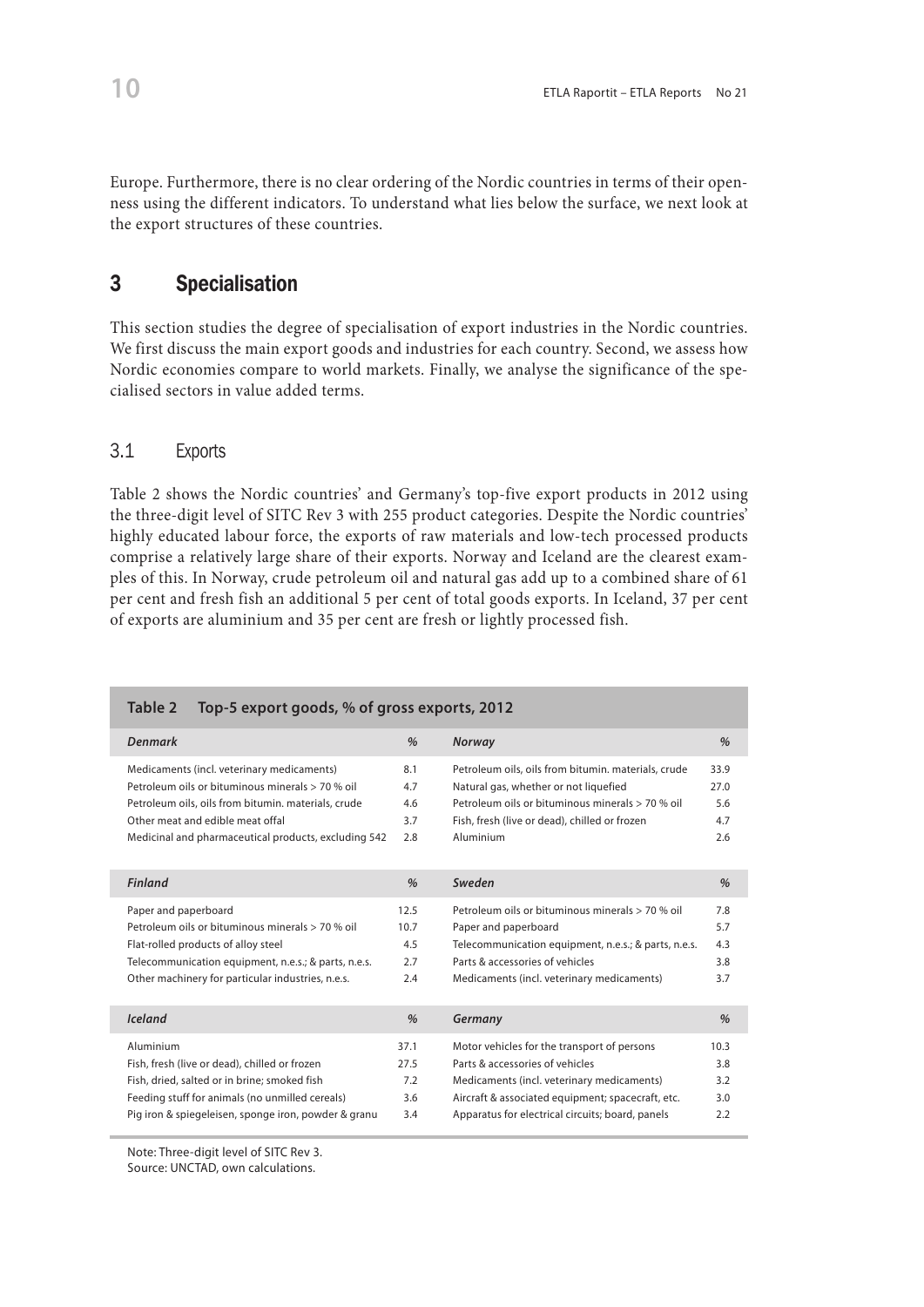In the other Nordic countries the pattern is less marked. In Finland, almost 20 per cent of exports are forest industry products, of which 12.5 percentage points are paper and paperboard. Also, petroleum oils or bituminous minerals, which are mainly manufactured from imported crude oil, have become one of the main export products. The formerly important mobile phone exports have all but ended, but there remains significant research and development phone exports have an out ended, out there remains significant research and development (R&D) activity in this field. Denmark and Sweden have a more heterogeneous structure of export goods and no single product comprises such a large share of total exports, but petroleum and products thereof do constitute a significant share of exports also in these countries. A significant share of Germany's exports consists of cars, but otherwise no single product category **Iceland** % **Germany** % plays a dominant role.  $F(K(X,Y))$  activity in this field. Definition and sweden have a more neterogent

We may note already from this table that there are significant differences in the extent that the Nordic countries have concentrated on producing only in a few product groups. In particular, the top-10 export product groups account for 89 per cent of exports in Iceland, 80 per cent in the top-10 export product groups account for 89 per cent of exports in Iceland, 80 per cent in Norway, 44 per cent in Finland, 36 per cent in Sweden and 34 per cent in Denmark. In Germany, the top-10 export product groups account for 31 per cent of total exports.

While a lot of manufacturing production has moved to China in particular, exports of services have become increasingly important for many countries. In 2012, Sweden accounted for 1.7 per cent of the global exports of services, Denmark for 1.5 per cent, Norway for 1.0 per cent, Finland for 0.7 per cent and Iceland for 0.1 per cent. After the turn of the century, the shares of Finland and Sweden have risen slightly, while that of Norway has declined a little. Meanwhile, all Nordic countries (especially Denmark, Finland and Sweden) have experienced declining shares in world merchandise exports.5

In order to assess the characteristics of Nordic countries more systematically, we next compare them to world markers. We first look at the diversification index of export goods. It measures them to world markers. We first look at the diversification index of export goods. It measures to to what extent the structure of exports of an individual country differs from the export structure of the world. The index is calculated as In order to assess the characteristics of Nordic countries more systematically, we next compare

$$
S_j = \frac{\sum_i |h_{ij} - h_i|}{2},
$$

where  $h_{ij}$  is the share of good *i* in the total exports of country *j* and  $h_i$  is the share of the good in total world exports.6 Thus, the index takes values from zero to one, where a value closer to In total world caports. Thus, the index takes values from zero to one, where indicates a bigger difference from the world total.

Figure 7 shows the diversification index of export goods for Nordic countries and Germany as calculated by UNCTAD.<sup>7</sup> Norway and Iceland score the highest index values, implying that the export structure in these countries differs significantly from the world average. Finland the export structure in these countries differs significantly from the world average. Finland and Denmark rank next, while Sweden and Germany are closest to the structure of global exports. As we can see, the countries' export structures relative to the rest of the world have been relatively stable over the past almost two decades. The largest relative declines in the index relatively stable have occurred in Sweden and Denmark, while there has been a relative increase in Germany.

Data by UNCTAD.  $T_{\text{max}}$  modified Finger-Kreinin (1979) measure of similar in trade.

and by ONCTAD.<br><sup>6</sup> The index is a modified Finger-Kreinin (1979) measure of similarity in trade.

 $7$  For a comparison relative to EU countries' export structures, see Kaitila (2013).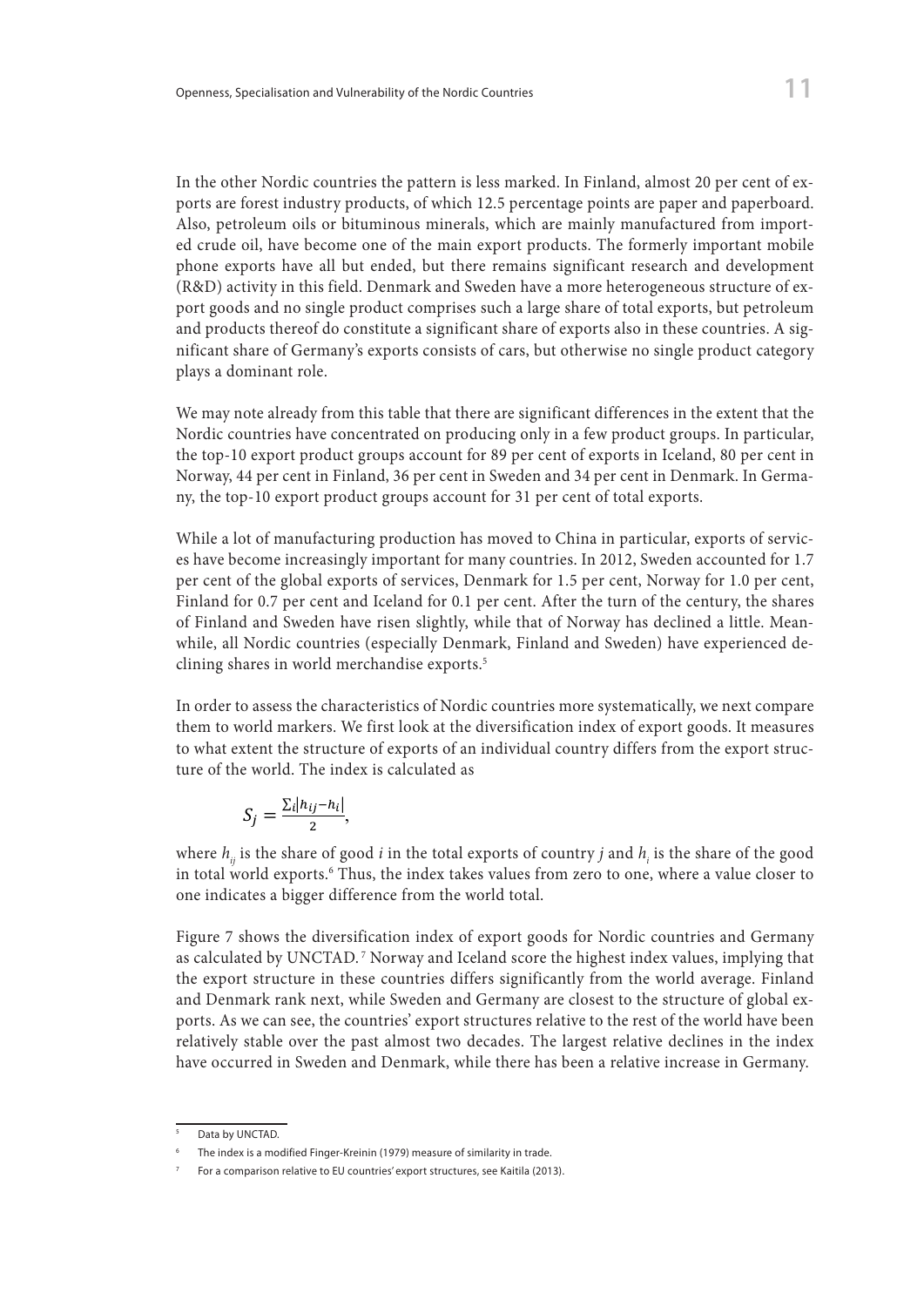

Figure 7 Diversification index of export goods

Next, we look at the concentration of each country's export goods. The degree of market concentration can be assessed by the Herfindahl-Hirschmann (HH) index. The index is given by

$$
HH_i = \frac{\sqrt{\sum_{j=1}^n \left(\frac{x_{ij}}{x_i}\right)^2} - \sqrt{\frac{1}{n}}}{1 - \sqrt{\frac{1}{n}}},
$$

where  $x_{ij}$  is the value of exports for country *j* and good *i*, and  $X_i = \sum_{j=1}^n x_{ij}$  with *n* the number of individual goods. The index takes on values from zero to unity, where unity denotes where  $x_{ij}$  is the value of exports for country *f* and good *t*, and  $x_i - \sum_{j=1}^{i} x_{ij}$  with *n* the number of individual goods. The index takes on values from zero to unity, where unity denotes concentration to only a single good. concentration to only

way are in a group of their own as countries that have very concentrated export structures. Denmark, Sweden and Germany are together at about the same level in terms of their export contrast, we may observe that Finland has had a more concentrated export structure than its neighbours, but that there has been a considerable decline in the concentration of Finnish exports during the last fifteen years. A similar, albeit more moderate decline has also occurred<br>in Sweden  $\ln$  sweden. Figure 8 shows the HH index as calculated by UNCTAD. Unsurprisingly, Iceland and Norgood concentration despite the fact that these countries differ considerably in their size. In in Sweden. contrast, we may observe that Finland has had a more concentrated export structure than its  $n+1$ ,  $n+1$ ,  $n+1$ ,  $n+1$ ,  $n+1$ ,  $n+1$ ,  $n+1$ ,  $n+1$ ,  $n+1$ ,  $n+1$ ,  $n+1$ ,  $n+1$ ,  $n+1$ ,  $n+1$ ,  $n+1$ ,  $n+1$ ,  $n+1$ ,  $n+1$ ,  $n+$ there has been a considerable decline in the concentration of Finnish can<br>ports during the last fifteen veers. A similar albeit more moderate decline has also occurred years. A similar, albeit more moderate decline has also occurred in Sweden.

> Intuitively, small countries are more likely to specialise in their production and exports than large countries. However, the Nordic countries tend to represent the extremes of this general tendency. This can be seen from Figure 9 which plots the HH index and population in the EU27 countries, Iceland, Norway and Switzerland. Especially Denmark and Sweden seem to be less specialised than small countries on average, while Iceland and Norway are much more specialised than the other countries.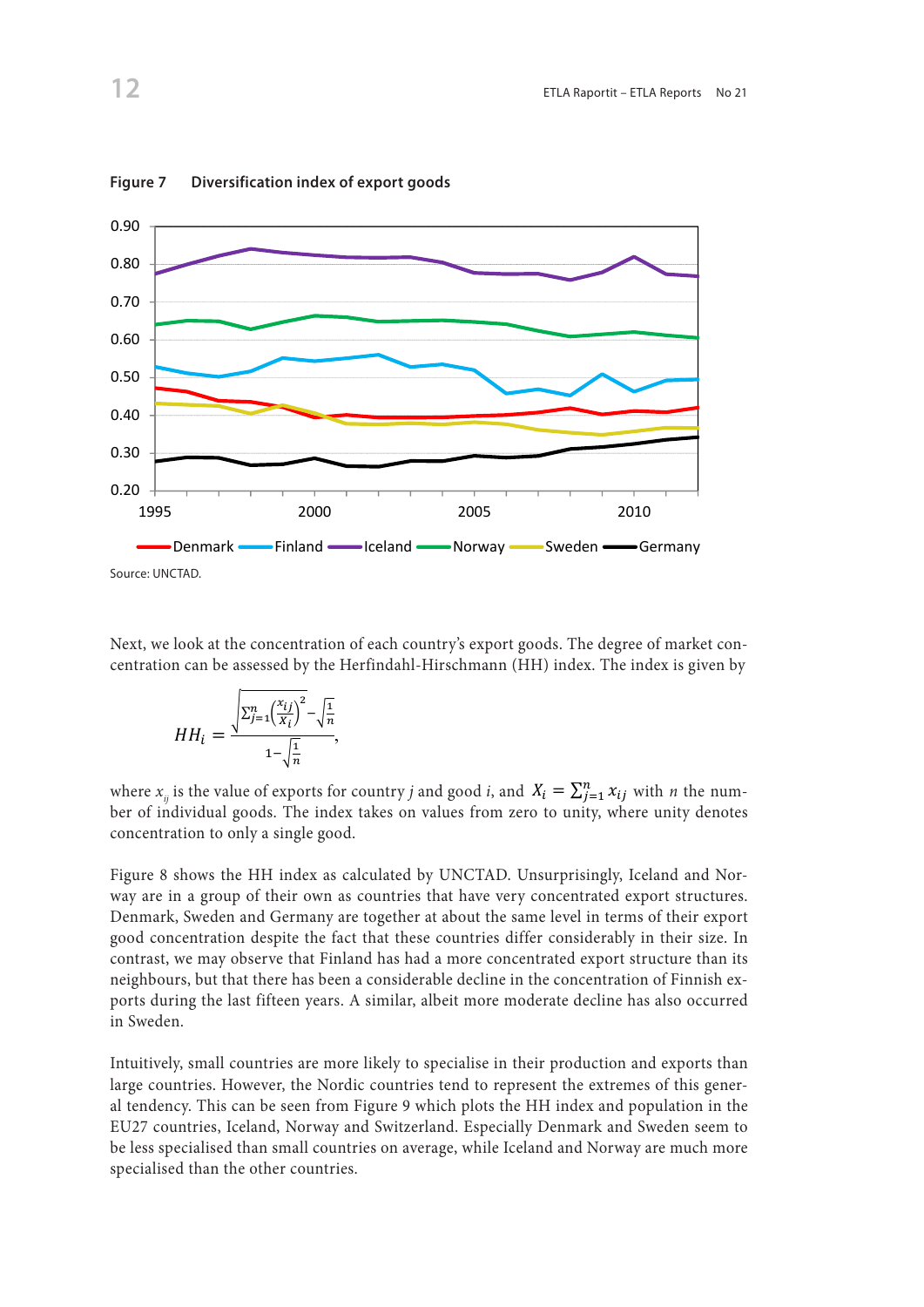

**Figure 9: Herfindahl-Hirschmann index of export good concentration Figure 8 Herfindahl-Hirschmann index of export good concentration**

**Example 2018** Iceland, Norway and Switzerland **Contract 2018** Iceland, Norway and Switzerland. Especially Denmark and Sweden seem to be less specialised than **Figure 9 Herfindahl-Hirschmann index and population in 2012 in the EU27 countries,** 



Source: UNCTAD.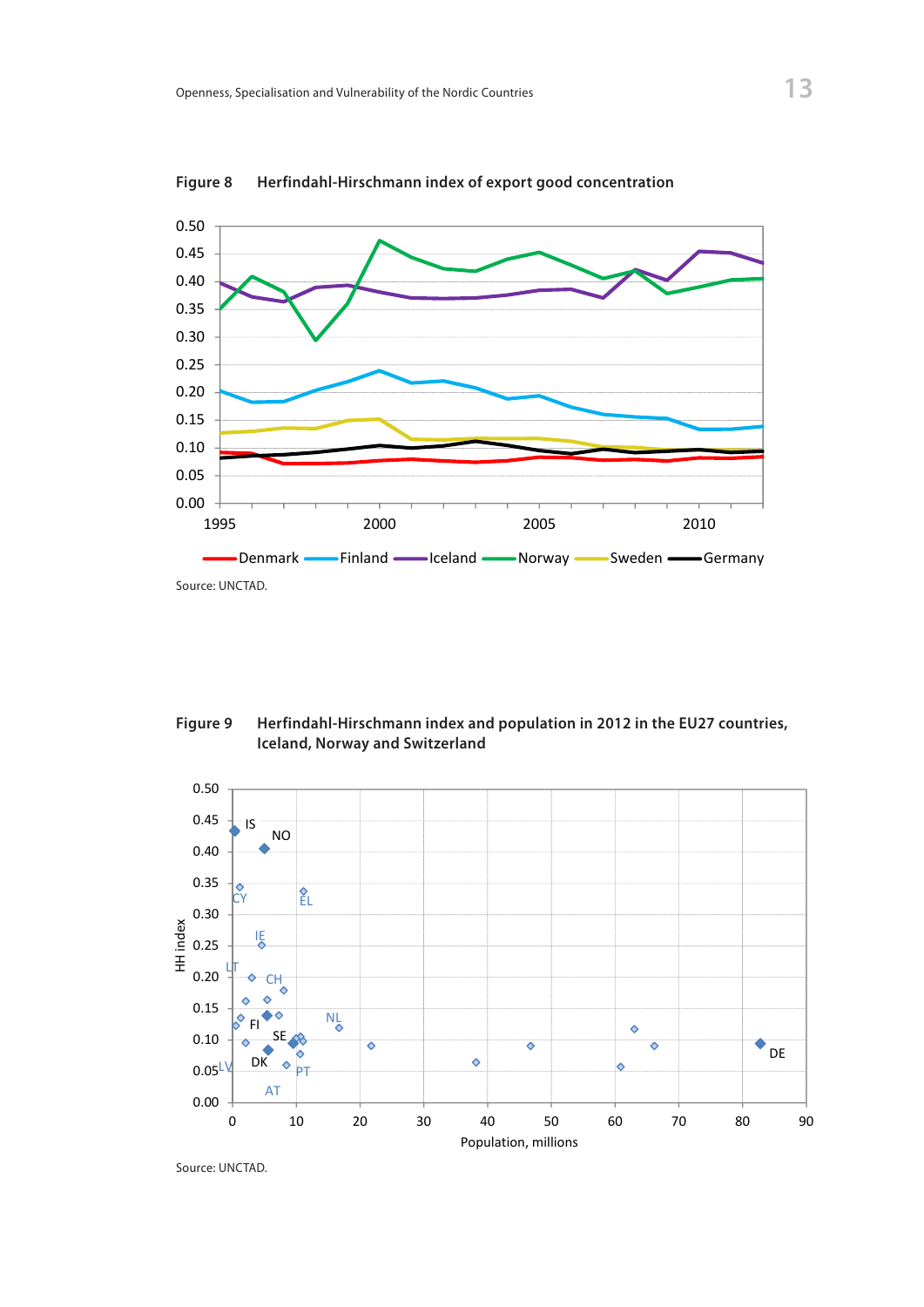# 3.2 Revealed Comparative Advantage *3.5 Revealed Comparative Advantage*

Another frequently used indicator of countries' specialisation is the revealed comparative advantage (RCA), following Balassa (1965). It compares a country's exports in a particular industry to a reference group's total exports in the same industry. More specifically, the RCA for industry is calculated as Another frequently used indicator of countries' specialisation is the revealed comparative advantage advantage

$$
RCA_i = \frac{X_i/\sum_i X_i}{X_{w,i}/\sum_i X_{w,i'}}
$$

where  $x_i$  denotes domestic exports of industry  $i$  and  $X_{w,i}$  denotes the reference group's exports of industry *i*. Consequently, a higher-than-average export share in a specific industry is re-<br>flected in an BCA figure share and a layer than average export share is reflected in BCA flected in an RCA figure above one and a lower than average export share is reflected in RCA RCA figure above one and a lower than average export share is reflected in RCA below one. below one.

RCA in each country. Consequently, the ordering differs across countries. Figure 10 shows the RCA in 28 industries for the Nordic countries and Germany.<sup>8</sup> We rank the industries by their RCA to illustrate the structural differences and similarities in these countries. For example, rank 3 on the horizontal axis refers to the industry with the third-highest



### **Figure 10 Revealed Comparative Advantage (RCA)**  $W = \frac{1}{2} \int_{0}^{2\pi} \frac{1}{2} \cos(\theta - \theta) \sin(\theta - \theta) d\theta$

Note: Industries ranked by their RCA. For a full list of the industries and rankings, see Table A1 in the Appendix. The top-3 RCA figures are Denmark (4.2, 3.1, 2.2), Finland (11.3, 5.1, 1.8), Iceland (24.4, 7.4, 6.5), Norway (18.7, 5.7, 2.4), and Sweden (7.1, 6.7, 4.5). maastries included (26 in total): Agriculture, hunting and forestry, Fishing, Mining and Quarrying,<br>Manufacturing (Food and beverages; Tobacco; Textiles; Wearing apparel etc.; Leather etc.; Wood; Pa ref. petroleum prod. and nuclear fuel; Chemicals; Rubber and Plastics; Other non-metallic; Basic metals, Fabricated metal prod.; Machinery and equipment; Office, accounting and computing machinery; Electrical machinery and apparatus; Radio, television and communication equipment; Medical, precision and optical instruments; Motor vehicles; Other transport; Furniture, other manufacturing), Electricity, gas and water; Real estate, renting and business activities;<br>Col Motor vehicles; Other transport; Furniture, other manufacturing), Electricity, gas and water; Real estate, renting and water; Real estate, renting and water; Real estate, renting and water; Real estate, renting and water; Sweden (7.1, 6.7, 4.3). Industries included (28 in total): Agriculture, hunting and forestry; Fishing; Mining and Quarrying; Other community and personal services. Source: OECD.

 $\overline{\text{8}}$  See Table A1 in the Appendix.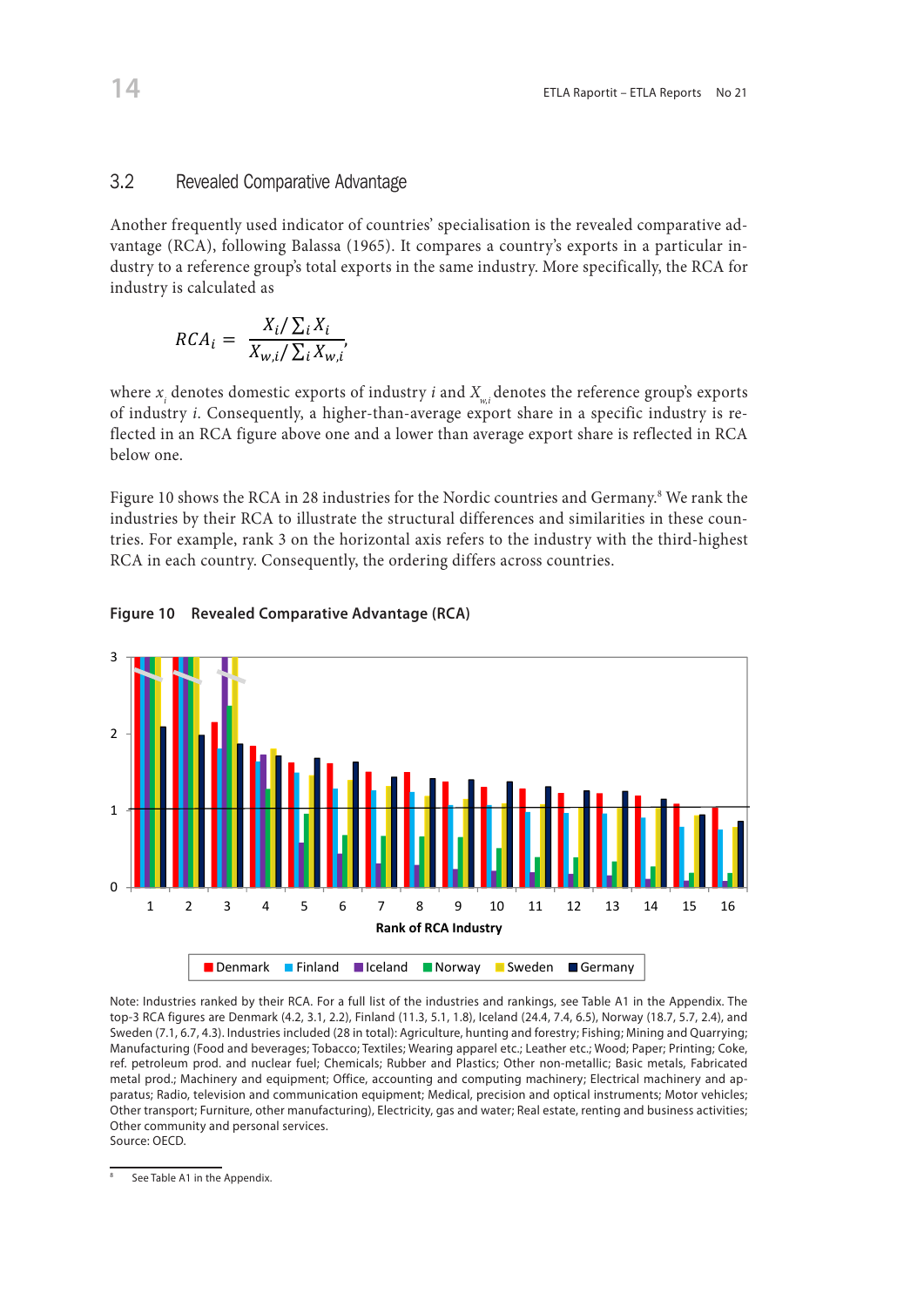We may summarise the graph as follows. First, there exists an expected pattern in specialisation across countries. In particular, all the Nordic countries are highly specialised in some industries, as reflected in RCA figures that exceed three. In the case of Iceland and Norway, these industries include fishing, and mining and quarrying, while in Sweden and Finland they include wood and paper related manufacturing. In Denmark, food products constitute a highly specialised industry. In contrast, Germany – albeit a much larger though open economy – has no single industry as specialised as in the Nordic countries.

Second, the RCA figures show a particular pattern in Norway and Iceland, which are specialised in only a few sectors. In both countries there are four RCA industries, i.e., industries where the RCA value exceeds unity. In contrast, Denmark, even though it is a small country, has an RCA in 16 industries. Thus, based on the RCA indicator, Denmark has a more diversified export structure than any other Nordic country, or even Germany. Further, Finland and Sweden, while they are highly specialised in paper and wood related production, are not solely reliant on these industries. This also reflects the structural similarities in businesses in Finland and Sweden.

#### 3.3 Value added exports

Similar to the gross export figures, a potential caveat with traditional specialisation indicators is that they do not necessarily tell anything about each industry's contribution to domestic value added. For example, it may well be that a particular industry has a revealed comparative advantage, but the industry is so small that it has a negligible effect on domestic value added. This would be the case if a significant portion of the sector's inputs were imported from abroad, or if the sector's overall role in international trade is very small. In the following, we aim to address this caveat.

The first step is to look at value added across industries in total exports. Table 3 shows the value added embodied in foreign final demand by industries as calculated by the OECD. Above, in Figure 2, we saw these data for the countries without the division into industries.

First, we note that manufacturing contributes the largest single share of domestic value added embodied in foreign final demand in all Nordic countries except Norway where mining industries are very dominant. Important value-added creating service industries are business services, transport and telecommunication, but also wholesale and retail trade. Financial intermediation brought significant value added exports to Iceland still in 2009, but it is likely to have lost some of its importance during the years that followed. In manufacturing, the most significant sources of value added are wood and paper related manufacturing (in Finland and Sweden), chemicals, machinery, and electrical equipment. Furthermore, basic metals and the manufacturing of transport equipment bring significant value added especially in Sweden and Germany.

Our second step is to look at the value added created in the industries in which each country is specialised, i.e. in which it has a revealed comparative advantage. This essentially addresses the question of how dependent the domestic economy is on its RCA industries. Unfortunately, there is little data on the value added exports based on the same industrial classification as shown above for the RCA industries. Also, making inference based on Table 3 would not make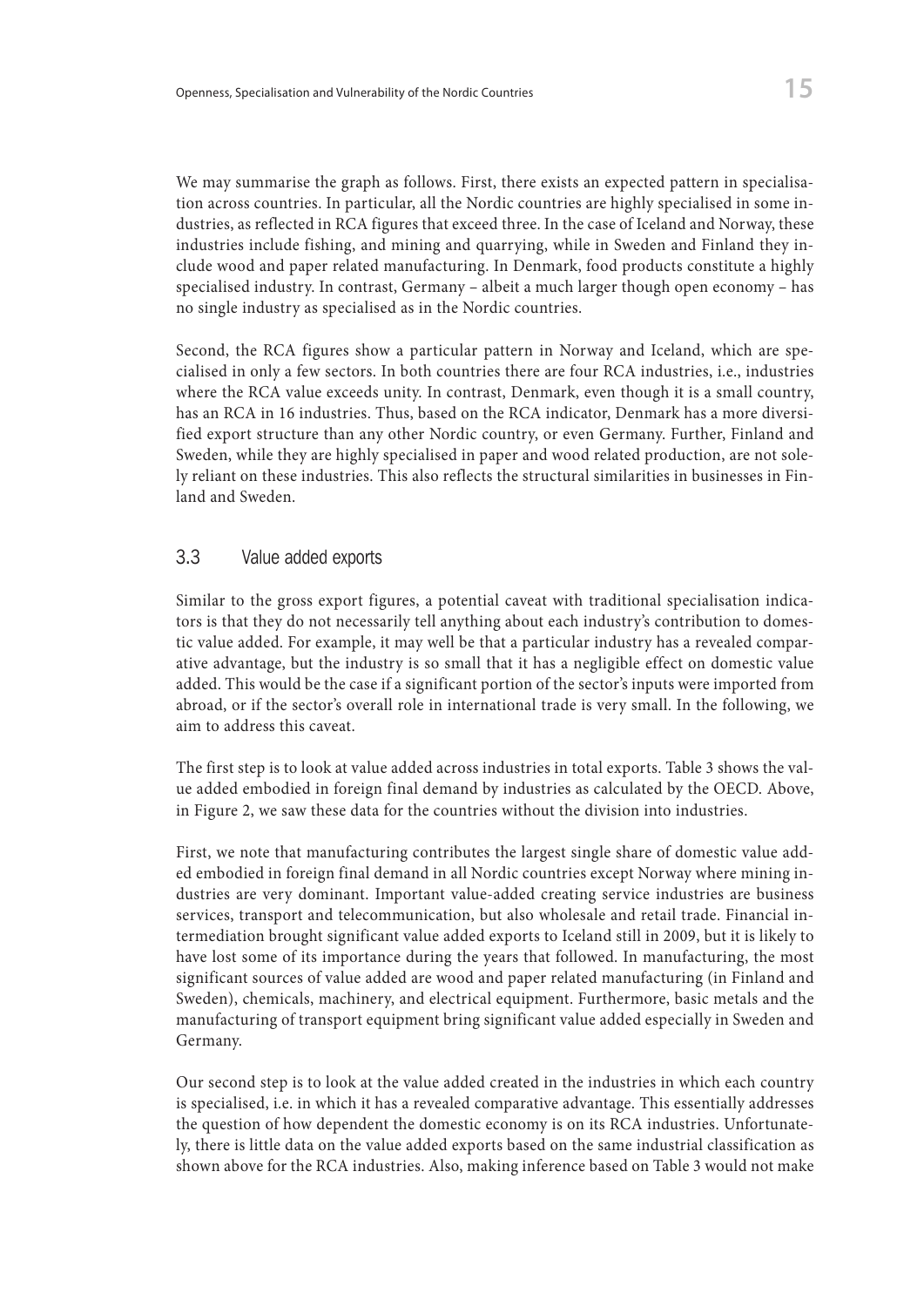|                                                        | Denmark Finland |      | <b>Iceland</b> | Norway | Sweden | Germany |
|--------------------------------------------------------|-----------------|------|----------------|--------|--------|---------|
| Agriculture, hunting, forestry and fishing             | 0.9             | 0.6  | 3.2            | 0.6    | 0.7    | 0.2     |
| Mining and quarrying                                   | 1.5             | 0.2  | 0.7            | 16.9   | 0.6    | 0.1     |
| Manufacturing                                          | 12.0            | 10.6 | 12.7           | 5.2    | 12.5   | 12.2    |
| - Food products, beverages and tobacco                 | 2.3             | 0.2  | 0.5            | 0.5    | 0.3    | 0.4     |
| - Textiles, textile products, leather and footwear     | 0.2             | 0.1  | 0.2            | 0.0    | 0.1    | 0.1     |
| - Wood, paper, paper products, printing and publishing | 0.5             | 1.8  | 1.4            | 0.5    | 1.7    | 0.7     |
| - Chemicals and non-metallic mineral products          | 2.8             | 2.0  | 5.4            | 0.9    | 2.5    | 2.4     |
| - Basic metals and fabricated metal products           | 0.9             | 1.2  | 0.5            | 0.8    | 2.1    | 1.9     |
| - Machinery and equipment, nec                         | 1.9             | 1.8  | 0.2            | 1.1    | 2.0    | 2.5     |
| - Electrical and optical equipment                     | 2.1             | 2.4  | 3.6            | 0.4    | 1.4    | 1.6     |
| - Transport equipment                                  | 0.3             | 0.4  | 0.2            | 0.3    | 1.3    | 1.7     |
| - Manufacturing nec; recycling                         | 0.6             | 0.1  | 0.2            | 0.1    | 0.4    | 0.3     |
| Electricity, gas and water supply                      | 0.5             | 0.6  | 0.6            | 0.7    | 0.7    | 0.6     |
| Construction                                           | 0.2             | 0.2  | 0.1            | 0.3    | 0.3    | 0.2     |
| Wholesale and retail trade; hotels and restaurants     | 2.8             | 2.0  | 2.2            | 2.9    | 3.7    | 2.5     |
| Transport and storage, post and telecommunication      | 5.9             | 4.1  | 3.3            | 3.4    | 2.8    | 2.0     |
| Financial intermediation                               | 0.9             | 0.9  | 4.0            | 1.3    | 1.0    | 0.9     |
| <b>Business services</b>                               | 3.6             | 4.5  | 6.0            | 3.4    | 7.3    | 5.6     |
| Other services                                         | 0.9             | 1.0  | 0.2            | 0.7    | 1.2    | 1.0     |
| Total                                                  | 28.6            | 24.1 | 32.4           | 34.5   | 29.9   | 24.7    |

#### **Table 3 Value added exports by industry in 2009, % of GDP**

Source: OECD. According to the OECD, "Value-Added embodied in Foreign Final Domestic Demand shows how industries export value both through direct final exports and via indirect exports of intermediates through other countries to foreign final consumers (households, charities, government, and as investment). They reflect how industries (upstream in a value-chain) are connected to consumers in other countries, even where no direct trade relationship exists. The indicator illustrates therefore the full upstream impact of final demand in foreign markets to domestic output. It can most readily be interpreted as 'exports of value-added'".

justice for differences across countries due to its relatively aggregated classification. Thus, we public for americies across countries are to no relatively aggregated elassification. Thus, we opt to estimate the value added embodied in RCA industries' exports by multiplying the value added created by each industry by the export share of its production.<sup>9</sup> This yields a reasonable approximation of the value added exports to the extent that the value added content of exports 16 is similar to the production sold domestically.

Figure 11 shows the cumulative value added exports by RCA industries, including the first n industries that have an RCA above one. It illustrates the importance of the industries in which 8 the countries are specialised in. For example, the first two RCA industries' combined value added exports is 6.1 per cent of Iceland's GDP. The third-ranked RCA industry raises this to 4 8.3 per cent. **ne**<br> **W**<br> **d**<br> **a**<br> **a**<br> **b** 

The figure shows, consistent with the previous analysis, that the value added produced by only **Rank of RCA Industry** a few industries is significant in Norway and Iceland, as implied by the steep cumulative value added curve. In other countries, the value added of exports is more evenly distributed across RCA industries, as reflected in the slope of the curve that is much less steep and quite similar across countries. and recall above one and ranked by the intervalues. Data is for 2007 (Denmark, Norway, Sweden), 2008 (Germany), 2008 (Germany), 2008 (Germany), 2008 (Germany), 2008 (Germany), 2008 (Germany), 2008 (Germany), 2008 (Germany

 $\overline{a}$ 

<sup>&</sup>lt;sup>9</sup> In particular, we calculate the value added exports for industry *i* as  $X_i^{VA} = VA_i * (\frac{X_i}{Y_i})$ , where *VA<sub>i</sub>* is total value-added,  $X_i$  is (gross) exports and Y<sub>i</sub> is (gross) production. Due to data availability, the exports only include the exports of goods.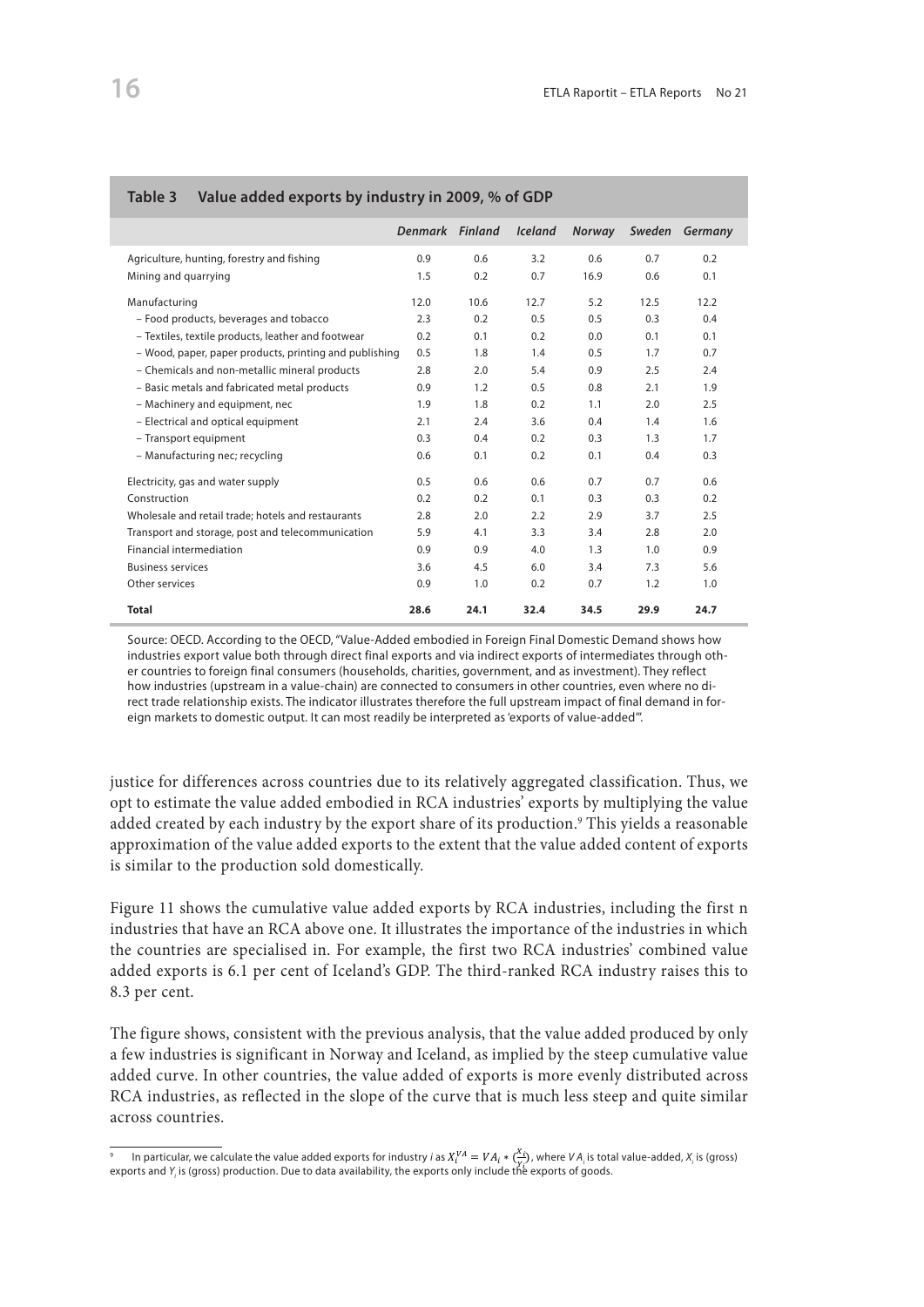

**Figure 12: Cumulative Value Added Exports by RCA industries in 2007-2009, % of GDP Figure 11 Cumulative value added exports by RCA industries in 2007–2009, % of GDP**

note: The cumulative value added embodied in foreign final demand of goods, including the first h mdustries that have<br>an RCA above one and ranked by their RCA values. Data is for 2007 (Denmark, Norway, Sweden), 2008 (Germa and RCA above one and ranked by the 2009 (Iceland and Finland),  $\frac{1}{2}$ Note: The cumulative value added embodied in foreign final demand of goods, including the first n industries that have

Source: OECD Structural Analysis Database and own calculations.



**Figure 13: Cumulative Gross Exports by RCA industries in 2009, % of GDP Figure 12 Cumulative gross exports by RCA industries in 2009, % of GDP**

Note: The cumulative gross exports of goods, including the first n industries that have an RCA above one and ranked<br>Letter BCA and the SCA and the Scalar with the Scalar with the Scalar with the Scalar with the Scalar with by their RCA values.

 $\frac{z}{s}$ Source: OECD Structural Analysis Database and own calculations.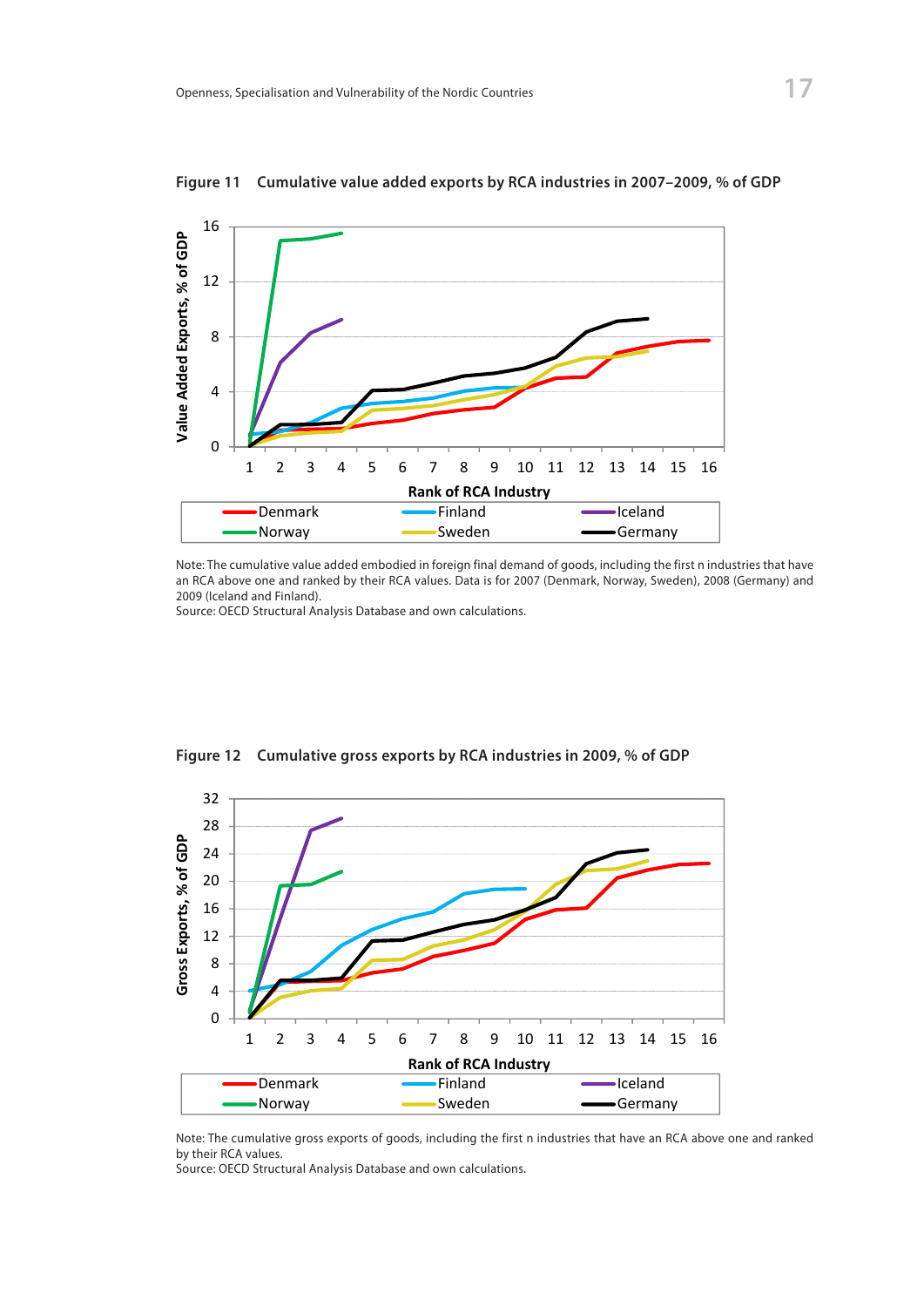This is in contrast with the gross trade figures for the same industries (Figure 12). In particular, while in terms of gross exports Finland appears to be more dependent on its RCA industries, this is not directly supported by the value added figures. However, by comparing Figure 11 and Table 3, we may also note that the RCA industries only accounts for a portion of the total value added embodied foreign final demand. The service industries are significant for all Nordic countries, as can be seen from Table 3.

The gross exports of RCA industries overestimate the economies' dependency on these industries due to the import content. On the other hand, the value added exports underestimate it to the extent other domestic industries supply the RCA industries with intermediate products.

Since the data that we use are from 2007–2009 it is potentially influenced by the global recession and the fall in international trade towards the end of this three-year period. For example, the economic crisis and the fall of Nokia, the Finnish ICT giant, have had a significant effect on the Finnish economy. This can be seen from Figure 13 which shows the cumulative value of exports by RCA industries in 2007 and 2009, both in gross and value added terms. In particular, it shows the significant decrease in domestic value added from telecommunications equipment. Prior to the crisis, Finland was considerably more dependent on its RCA industries and in particular on the production of communication equipment and thus vulnerable to shocks in those industries. Since then major shocks have hit important export industries and Finland has experienced a sharp reduction in the significance of its RCA industries and their significance is now closer to Sweden and Denmark.10



**Figure 13 Cumulative exports by RCA industries in Finland 2007–2009, % of GDP**

Source: OECD Structural Analysis Database and own calculations. Source: OECD Structural Analysis Database and own calculations.

 $\frac{10}{10}$  Unfortunately the data do not allow us to perform a similar sensitivity analysis for the other countries.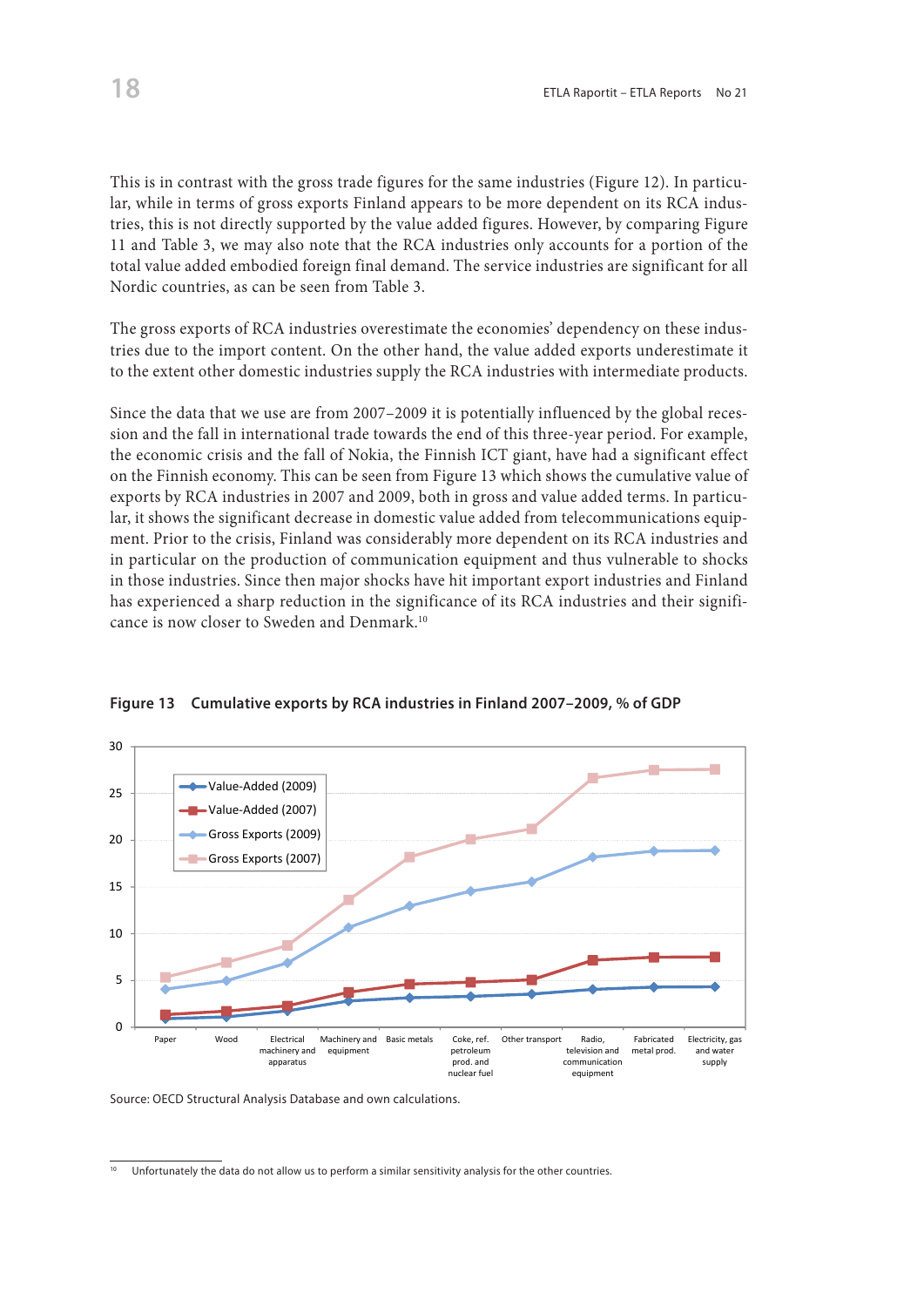# 4 Vulnerability

In order to assess the vulnerability of the economies to external shocks we suggest comparing three different indicators: the terms of trade, the degree of specialisation, and the concentration of exporting activities among exporting firms.

#### 4.1 Terms of trade

First, the ratio of export to import prices, i.e. the terms of trade, may be used as an indicator of the domestic economy's vulnerability to external shocks (see e.g. Rodrik, 1996). The terms of trade carry two types of information. First, the trend component is an indication of the medium-to-long-term development of the domestic economy and the purchasing power of domestic exports given their volumes. Second, the volatility of the terms of trade around its trend tells about the sensitivity of the domestic economy to shocks. For example, the world market prices of raw materials have been rather volatile and on an upward trend recently, and we may thus expect countries with dependence on raw material exports to show positive but volatile terms of trade developments. This suggests that the purchasing power of such economies tends to fluctuate significantly unless the economy is buffered against the shocks.

Figure 14 shows the terms of trade for the Nordic countries in 1991–2013. It shows the significant increase in Norway's terms of trade during the last two decades. In Iceland, the re-



**Figure 14 Terms of trade, 1991=100**

boarce. OLCD LCOHOMIC Outlook NO. 34 and Own Calculations. Terms of trade is the ratio of exports of goods and ser-<br>vices deflator to imports of goods and services deflator. Denmark, Iceland and Germany in 2005 prices, Fin prices, Norway in 2010 prices, and Sweden in 2012 prices. Note that the curves are affected by the choice of the national do prices, Norway in 2010 prices, and Sweden in 2010 prices. Note that the curves are affected by the choice of the choice of the choice of the choice of the choice of the choice of the choice of the choice of the choice o Source: OECD Economic Outlook No. 94 and own calculations. Terms of trade is the ratio of exports of goods and serbase years.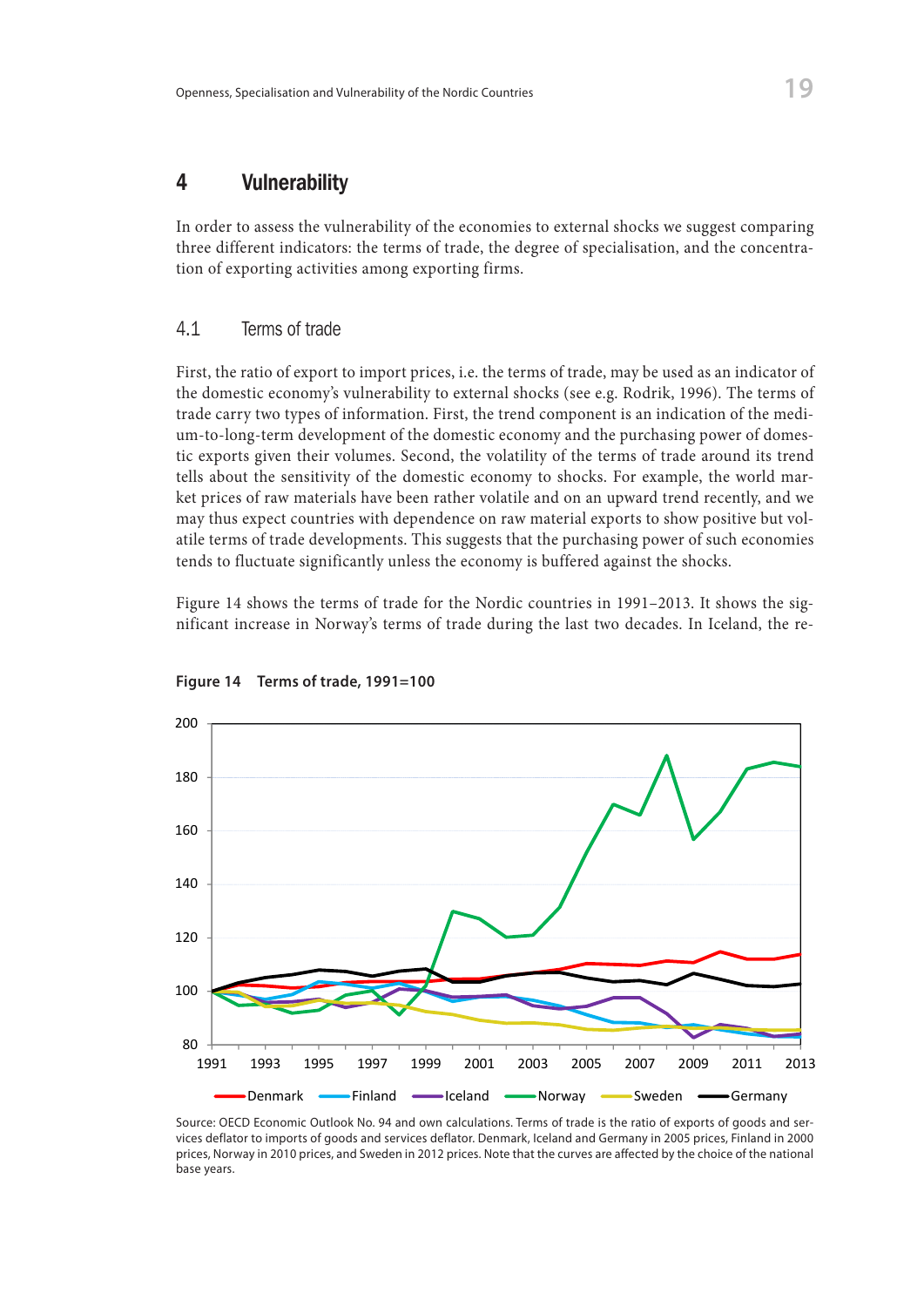

**Figure 15 Terms of trade volatility**

cent global recession brought a significant shock to its terms of trade. In contrast, Denmark end grobal recession brought a significant shock to its terms of trade. In Fontrast, *Definially* and Germany have benefited from relatively steady terms of trade. In Finland, there has been a steady decline in terms of trade since the turn of the millennium. In Sweden, the trend decline seems to have ended in 2005. efficient specifies to have entited in 2005.

Figure 15 plots the terms of trade volatility and the value added share of exports to GDP in 18 countries. The two axes, which are placed at the arithmetic averages, divide the graph into four quadrants, which illustrate different characteristics of economies.<sup>11</sup> For example, countries in the top-right quadrant are potentially highly vulnerable to external shocks due to the combination of high terms-of-trade volatility and a high value-added-trade share. In contrast, countries in the bottom-left quadrant are less vulnerable to external shocks due to a low level of value added from exports and low terms of trade volatility.

Clearly, Iceland and Norway are significant outliers in their exposure to international shocks. Their terms-of-trade volatility, which is driven by their reliance on commodity exports and the recent crisis, greatly exceeds that of any other economy in our sample. On the other hand, other Nordic countries are closer to the origin, reflecting their more stable terms of trade. In particular, Denmark has benefitted from stable terms of trade over time. In Finland, volatility has been more pronounced, but interestingly it has been equal to the volatility in Germany.

trade. The axes are placed according to the arithmetic sample averages excluding Norway and Iceland. Source: OECD and own calculations. Note: Terms of trade volatility is measured by the standard deviation of the log of the first difference in the terms of

We exclude Iceland and Norway from the arithmetic average as they are clear outliers.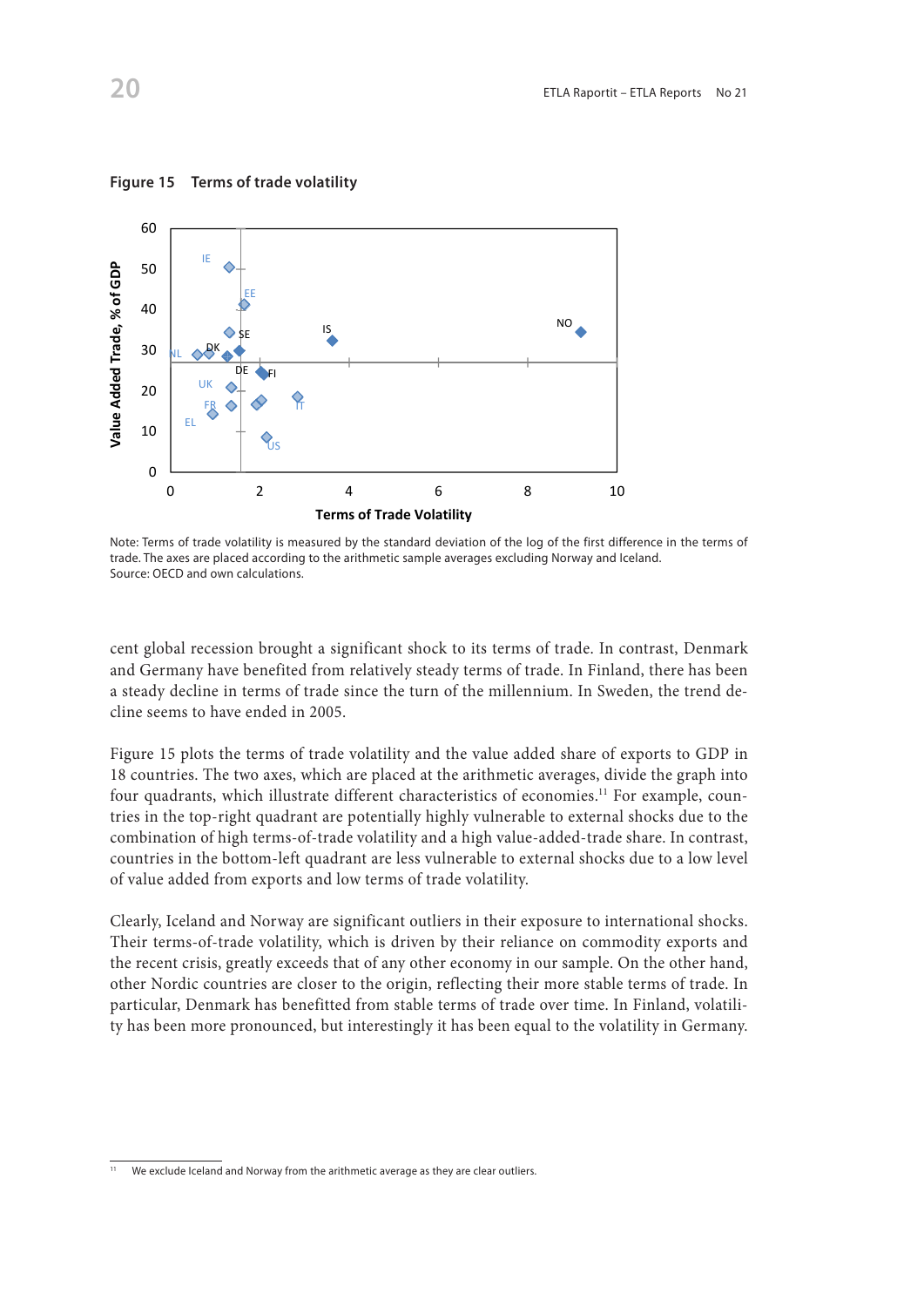#### 4.2 Specialisation

The terms of trade volatility may not tell anything about the vulnerability that is due to export specialisation or export quantities as it only concerns nominal fluctuations. Yet, the more concentrated the export structure is, the more exposed the country is likely to be to external shocks in demand for its export products. This is most clearly illustrated in Figure 16 which shows the HH specialisation index against value added trade. However, while there are some significant differences in international comparison, it turns out that the specialisation and terms of trade volatility give broadly a similar picture of the vulnerability of Nordic countries. Iceland and Norway are again clear outliers in our sample and Finland is left to the right of the origin, reflecting a more specialised structure. In contrast, Germany is now placed in the bottom-left quadrant that could be characterised as including less vulnerable economies.

![](_page_22_Figure_3.jpeg)

![](_page_22_Figure_4.jpeg)

**Source: OECD and own calculations.** The arithmetic sample average of  $\overline{I}$  and Iceland. In the arithmetic sample averages excluding  $\overline{I}$  and Iceland. In the arithmetic sample and Iceland. In the arithmetic sample a Note: The axes are placed according to the arithmetic sample averages excluding Norway and Iceland.

# *4.3 Exporting Enterprises*  4.3 Exporting enterprises

So far we have focused on measures of specialisation and concentration in terms of export products. However, in many countries, it is not just the number of exported goods that can be but also the number of exporting firms. This may expose countries to shocks that hit one particular hit one particular firm, as has been the case in Finland recently due to the fall of Nokia. In parfind the particular, this is the case when traded products are differentiated or heterogeneous in terms of their quality and hence subject to changes in, e.g. consumer preferences in the world markets. quite limited, but also the number of exporting firms. This may expose countries to shocks that

the top-10 export firms' share of the exports of the top-1,000 exporter firms in the Nordic countries.<sup>12</sup>Almost 37 per cent of Finnish extra-EU exports are run by just ten firms, while the To illustrate the concentration of exports among exporting enterprises, Figure 17 shows

<sup>37</sup> per cent of Finnish extra-EU exports are run by just ten firms, while the figure in intra-EU <sup>12</sup> Unfortunately, these data are not available for Norway or Iceland.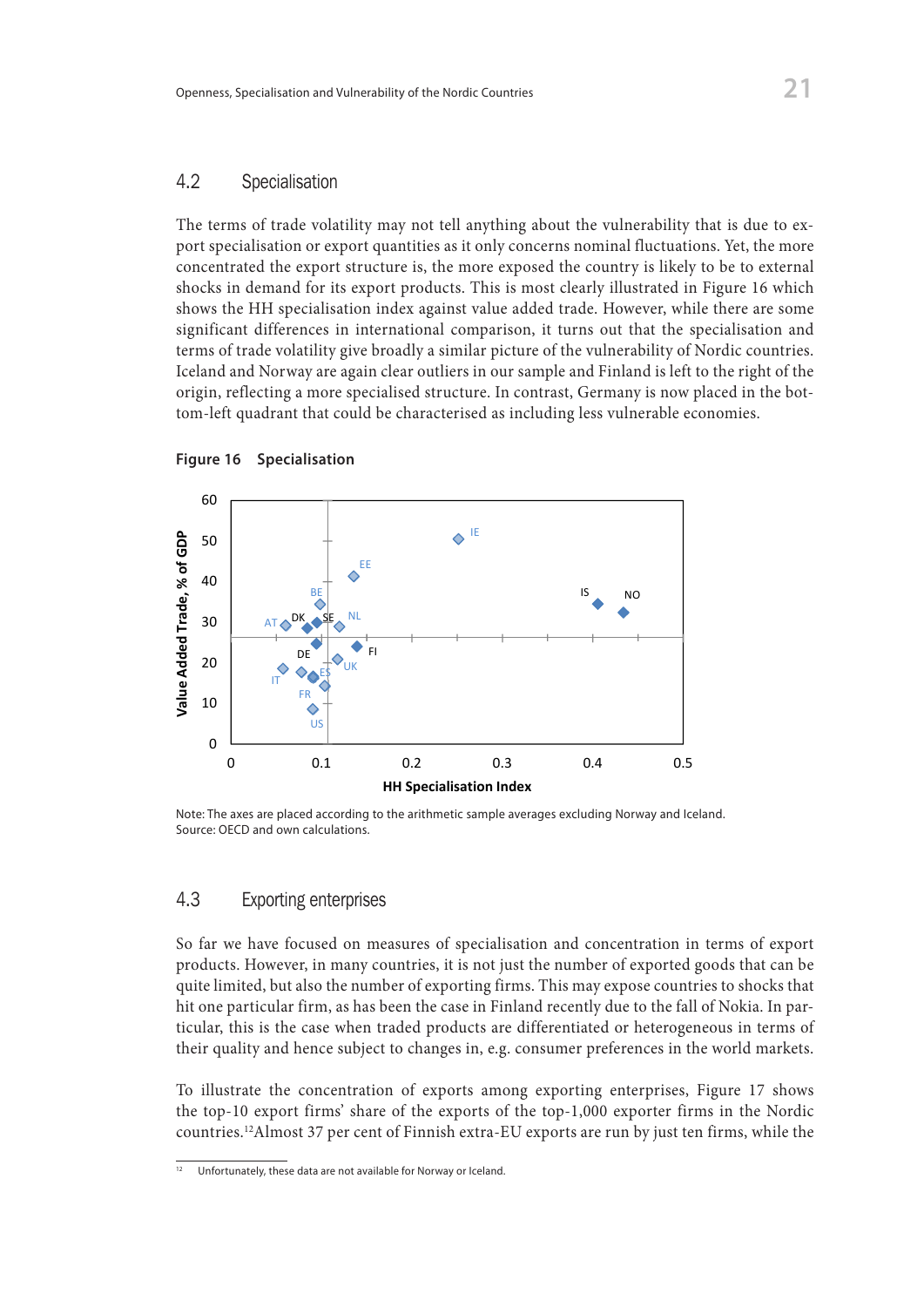![](_page_23_Figure_1.jpeg)

**Figure 17 Top-10 exporter firms' export value in 2010, % of top-1000 exporter firms**

Source: OECD. Source: OECD.

figure in intra-EU exports is almost 45 per cent. The figures are somewhat lower in Denmark, Sweden and Germany, except in German extra-EU exports.<sup>13</sup> Also, the figure shows that intra-EU trade is more concentrated in a small number of exporting firms than extra-EU trade in<br>Einland while the ennesite is two in Denmark and Sysolon Finland while the opposite is true in Denmark and Sweden.

![](_page_23_Figure_5.jpeg)

40 **Figure 18 Top 10 enterprise share**

intra-EU trade. The axes are placed at arithmetic averages. The actrice of extra- and and the axes are placed at arithmetic averages. Sources: OECD and own calculations. Note: Top-10 enterprise share of exports of the top-1,000 enterprise exports as measured by the average of extra- and

<sup>&</sup>lt;sup>13</sup> However, as a much larger country, the top-1,000 exporting firms must run a somewhat smaller share of total exports than in the much smaller Nordic countries. This bias twists the results to some degree, though probably not too much.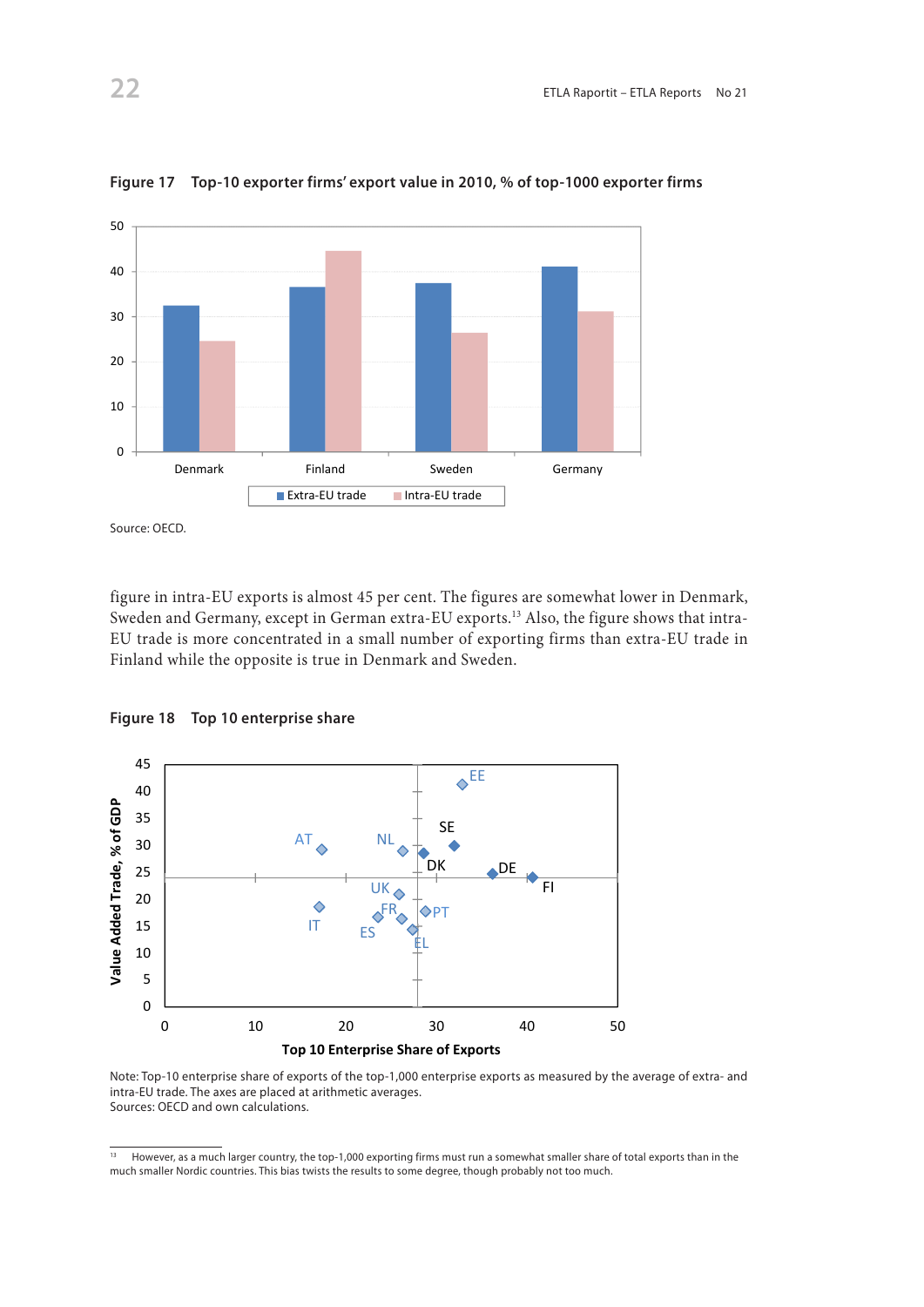Figure 18 shows that these countries tend to have highly concentrated export markets when compared to other OECD countries. In particular, all Nordic countries have an above- average concentration of exports in a small number of exporting firms. While the concentration is likely to be affected by country size, it is notable that other small economies, such as Austria and the Netherlands, have a much less concentrated exporter-firm concentration.

# 5 Conclusions

We have discussed the openness and specialisation of the Nordic economies. We have demonstrated that they are open economies and deeply engaged in international trade although the domestic value added share in exports and GDP varies. We have shown that each Nordic country is specialised in some specific industries which also tend to constitute a significant source of value added to the domestic economy. This is consistent with the conventional wisdom regarding the characteristics of the Nordic countries.

However, we also suggest that there exist significant differences in the vulnerability of the Nordic countries to external shocks. First, Norway and Iceland are clear outliers in terms of their specialisation and potential vulnerability. Yet, while the Norwegian economy is more exposed to fluctuations in its export prices, its term of trade has evolved very favourably and after years of very large surpluses the country is well buffered against even drastic downturns in the prices. Second, Sweden and Denmark appear to be the least specialised among the Nordic countries in their exports as they have a relatively large number of industries where they have a revealed comparative advantage. Finland has fewer such industries. However, the economy's overall dependence on these industries is not much different from that of Sweden or Denmark, now that the exceptional dependency of Finnish exports on communication equipment has declined significantly. Denmark, seems to be the least vulnerable to external shocks and it has clearly benefitted from improved and more stable terms of trade.

Inward and outward FDI stocks and the cross-border activities of domestic and foreign multinationals are, with some differences, more or less at the same level in Denmark, Finland and Sweden. The latter has attracted the most FDI inflows relative to its GDP and these have been drawn especially into manufacturing. On the other hand, Denmark and Finland have more important manufacturing investments abroad. Iceland has the highest FDI-stocks-to-GDP ratios among the Nordic countries but on the other hand it is by far the smallest of the economies. Norway seems to be more closed than the other Nordic countries at least in terms of outward investments, which is peculiar given their vast financial resources.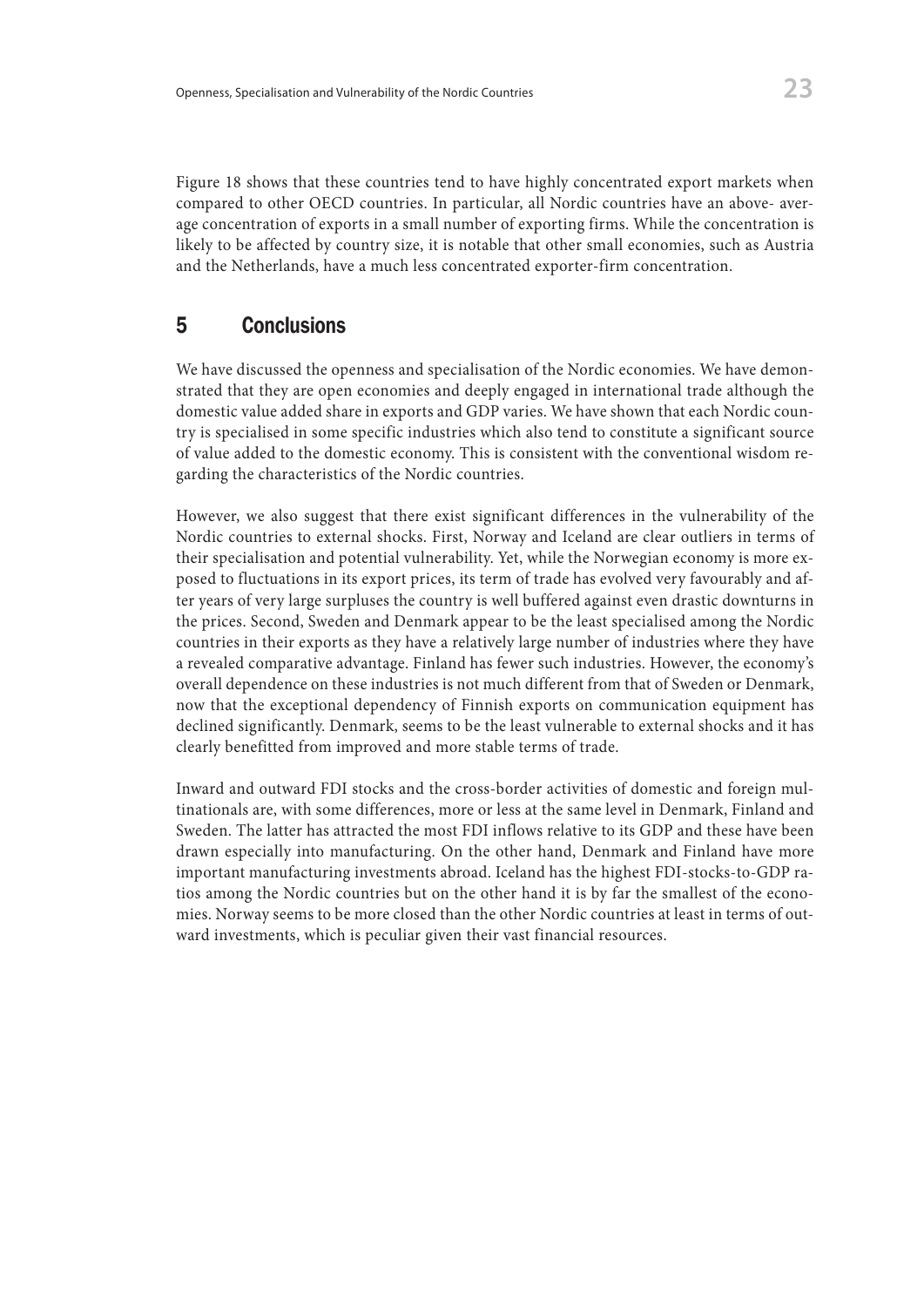## **References**

Ali-Yrkkö, J., Rouvinen, P., Seppälä, T., Ylä-Anttila, P. (2011). Who Captures Value in Global Supply Chains? Case Nokia N95 Smartphone, Journal of Industry, Competition and Trade, Vol. 11, No. 3, pp. 263–78.

Balassa, B. (1965). Trade Liberalization and "Revealed" Comparative Advantage. Manchester School, Vol. 33, No. 2, pp. 99–123.

Daudin, G., Rifflart, C., Schweisguth, D. (2011). Who Produces for Whom in the World Economy? Canadian Journal of Economics, Vol. 44, No. 4, pp. 1403–37.

Finger, J. M., Kreinin, M. E. (1979). A measure of 'export similarity' and its possible uses. Economic Journal, Vol. 89, pp. 905–12.

Gulan, A., Haavio, M., Kilponen, J. (2013). Kiss Me Deadly: From Finnish Great Depression to Great Recession, Bank of Finland, mimeo.

Hummels, D., Ishii, J., Yi, K.-M. (2001). The Nature and Growth of Vertical Specialization in World Trade. Journal of International Economics, Vol. 54, No. 1, pp. 75–96.

Johnsson, R.C., Noguera, G. (2012). Accounting for intermediates: Production sharing and trade in value added. Journal of International Economics, Vol. 86, No. 2, pp. 224–36.

Kaitila, V. (2013). "Specialisation and/or Convergence: Structure of European Exports and Production", ETLA Working Papers 12.

Koopman, R., Wang, Z., Wei, S.-J. (2014). Tracing Value-Added and Double Counting in Gross Exports. American Economic Review, Vol. 104, No. 2, pp. 459–94.

Rodrik, D. (1998). Why Do More Open Economies Have Bigger Governments? Journal of Political Economy, Vol. 106, No. 5, pp. 997–1032.

Vitek, F. (2013). Spillovers to and from Nordic Economies: A Macroeconomic Model Based Analysis. IMF Working Paper, No. 13/225.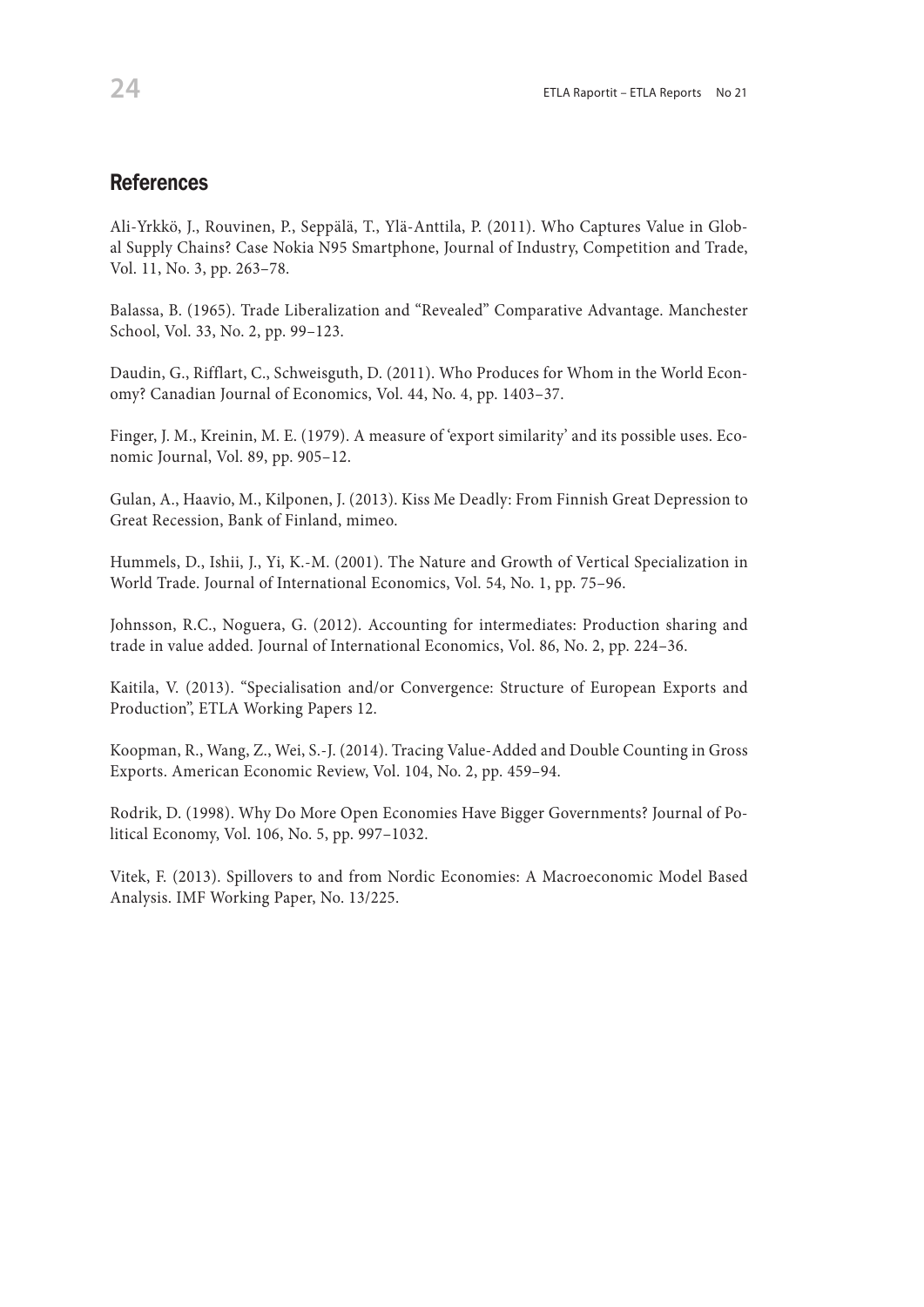# Appendix

| Table A1. Industries ranked by RCA |                                                              |                                                 |                                                     |                                                             |                                                     |                                                   |  |  |  |
|------------------------------------|--------------------------------------------------------------|-------------------------------------------------|-----------------------------------------------------|-------------------------------------------------------------|-----------------------------------------------------|---------------------------------------------------|--|--|--|
| RCA#                               | Denmark                                                      | Finland                                         | Iceland                                             | <b>Norway</b>                                               | Sweden                                              | Germany                                           |  |  |  |
| 1                                  | Fishing                                                      | Paper                                           | Fishing                                             | Fishing                                                     | Fishing                                             | Tobacco                                           |  |  |  |
| $\overline{c}$                     | Food and beverages                                           | Wood                                            | Food and beverages                                  | Mining and quarrying                                        | Paper                                               | Motor vehicles                                    |  |  |  |
| 3                                  | Electricity, gas and<br>water supply                         | Electrical machinery<br>and apparatus           | Basic metals                                        | Electricity, gas and<br>water supply                        | Wood                                                | Real estate, renting and<br>business activities   |  |  |  |
| $\overline{4}$                     | Tobacco                                                      | Machinery and<br>equipment                      | Other transport                                     | Coke, ref. petroleum<br>prod. and nuclear fuel              | Printing                                            | Printing                                          |  |  |  |
| 5                                  | Fabricated metal prod.                                       | <b>Basic</b> metals                             | Other non-metallic                                  | <b>Basic</b> metals                                         | Machinery and<br>equipment                          | Machinery and<br>equipment                        |  |  |  |
| 6                                  | Other non-metallic                                           | Coke, ref. petroleum<br>prod. and nuclear fuel  | Medical, precision and<br>optical instruments       | Other transport                                             | Electricity, gas and<br>water supply                | Electricity, gas and<br>water supply              |  |  |  |
| $\tau$                             | Electrical machinery<br>and apparatus                        | Other transport                                 | Other community, social<br>and personal service     | Food and beverages                                          | Coke, ref. petroleum<br>prod. and nuclear fuel      | Rubber and plastics                               |  |  |  |
| 8                                  | Wearing apparel etc.                                         | Radio, television and<br>communication          | activities<br>Machinery and<br>equipment            | Machinery and<br>equipment                                  | Fabricated metal prod.                              | Fabricated metal prod.                            |  |  |  |
| 9                                  | Agriculture, hunting and<br>forestry                         | equipment<br>Fabricated metal prod.             | Chemicals                                           | Paper                                                       | Electrical machinery<br>and apparatus               | Paper                                             |  |  |  |
| 10                                 | Machinery and<br>equipment                                   | Electricity, gas and<br>water supply            | Coke, ref. petroleum<br>prod. and nuclear fuel      | Fabricated metal prod.                                      | Motor vehicles                                      | Other transport                                   |  |  |  |
| 11                                 | Medical, precision and<br>optical instruments                | Other non-metallic                              | Motor vehicles                                      | Wood                                                        | Chemicals                                           | Electrical machinery<br>and apparatus             |  |  |  |
| 12                                 | Wood                                                         | Medical, precision and<br>optical instruments   | Electrical machinery<br>and apparatus               | Medical, precision and<br>optical instruments               | Basic metals                                        | Chemicals                                         |  |  |  |
| 13                                 | Chemicals                                                    | Rubber and plastics                             | Agriculture, hunting and<br>forestry                | Electrical machinery<br>and apparatus                       | Rubber and plastics                                 | Medical, precision and<br>optical instruments     |  |  |  |
| 14                                 | Furniture, other<br>manufacturing                            | Real estate, renting and<br>business activities | Rubber and plastics                                 | Chemicals                                                   | Medical, precision and<br>optical instruments       | Other non-metallic                                |  |  |  |
| 15                                 | Rubber and plastics                                          | Chemicals                                       | Fabricated metal prod.                              | Furniture, other<br>manufacturing                           | Radio, television and<br>communication<br>equipment | Wood                                              |  |  |  |
| 16                                 | Printing                                                     | Printing                                        | Textiles                                            | Other non-metallic                                          | Furniture, other<br>manufacturing                   | Food and beverages                                |  |  |  |
| 17                                 | Textiles                                                     | Motor vehicles                                  | Printing                                            | Printing                                                    | Other non-metallic                                  | Basic metals                                      |  |  |  |
| 18                                 | Leather etc.                                                 | Food and beverages                              | Wood                                                | Rubber and plastics                                         | Food and beverages                                  | Furniture, other<br>manufacturing                 |  |  |  |
| 19                                 | Paper                                                        | Agriculture, hunting and<br>forestry            | Paper                                               | Radio, television and<br>communication                      | Other transport                                     | Textiles                                          |  |  |  |
| 20                                 | Coke, ref. petroleum<br>prod. and nuclear fuel               | <b>Textiles</b>                                 | Mining and quarrying                                | equipment<br>Motor vehicles                                 | Office, accounting and<br>computing machinery       | Wearing apparel etc.                              |  |  |  |
| 21                                 | Other transport                                              | Leather etc.                                    | Leather etc.                                        | Other community, social<br>and personal service             | Wearing apparel etc.                                | Office, accounting and<br>computing machinery     |  |  |  |
| 22                                 | Mining and quarrying                                         | Furniture, other<br>manufacturing               | Wearing apparel etc.                                | activities<br>Office, accounting and<br>computing machinery | Textiles                                            | Other community, social<br>and personal service   |  |  |  |
| 23                                 | Office, accounting and<br>computing machinery                | Wearing apparel etc.                            | Office, accounting and<br>computing machinery       | <b>Textiles</b>                                             | Tobacco                                             | activities<br>Leather etc.                        |  |  |  |
| 24                                 | Other community, social<br>and personal service              | Office, accounting and<br>computing machinery   | Furniture, other<br>manufacturing                   | Leather etc.                                                | Leather etc.                                        | Radio, television and<br>communication            |  |  |  |
| 25                                 | activities<br>Motor vehicles                                 | Fishing                                         | Radio, television and<br>communication<br>equipment | Agriculture, hunting and<br>forestry                        | Agriculture, hunting and<br>forestry                | equipment<br>Agriculture, hunting and<br>forestry |  |  |  |
| 26                                 | Basic metals                                                 | Other community, social<br>and personal service | Real estate, renting and<br>business activities     | Tobacco                                                     | Other community, social<br>and personal service     | Coke, ref. petroleum<br>prod. and nuclear fuel    |  |  |  |
| 27                                 | Radio, television and<br>communication                       | activities<br>Mining and quarrying              | Tobacco                                             | Wearing apparel etc.                                        | activities<br>Mining and quarrying                  | Fishing                                           |  |  |  |
| 28                                 | equipment<br>Real estate, renting and<br>business activities | Tobacco                                         | Electricity, gas and<br>water supply                | Real estate, renting and<br>business activities             | Real estate, renting and<br>business activities     | Mining and quarrying                              |  |  |  |
| Source: OECD                       |                                                              |                                                 |                                                     |                                                             |                                                     |                                                   |  |  |  |